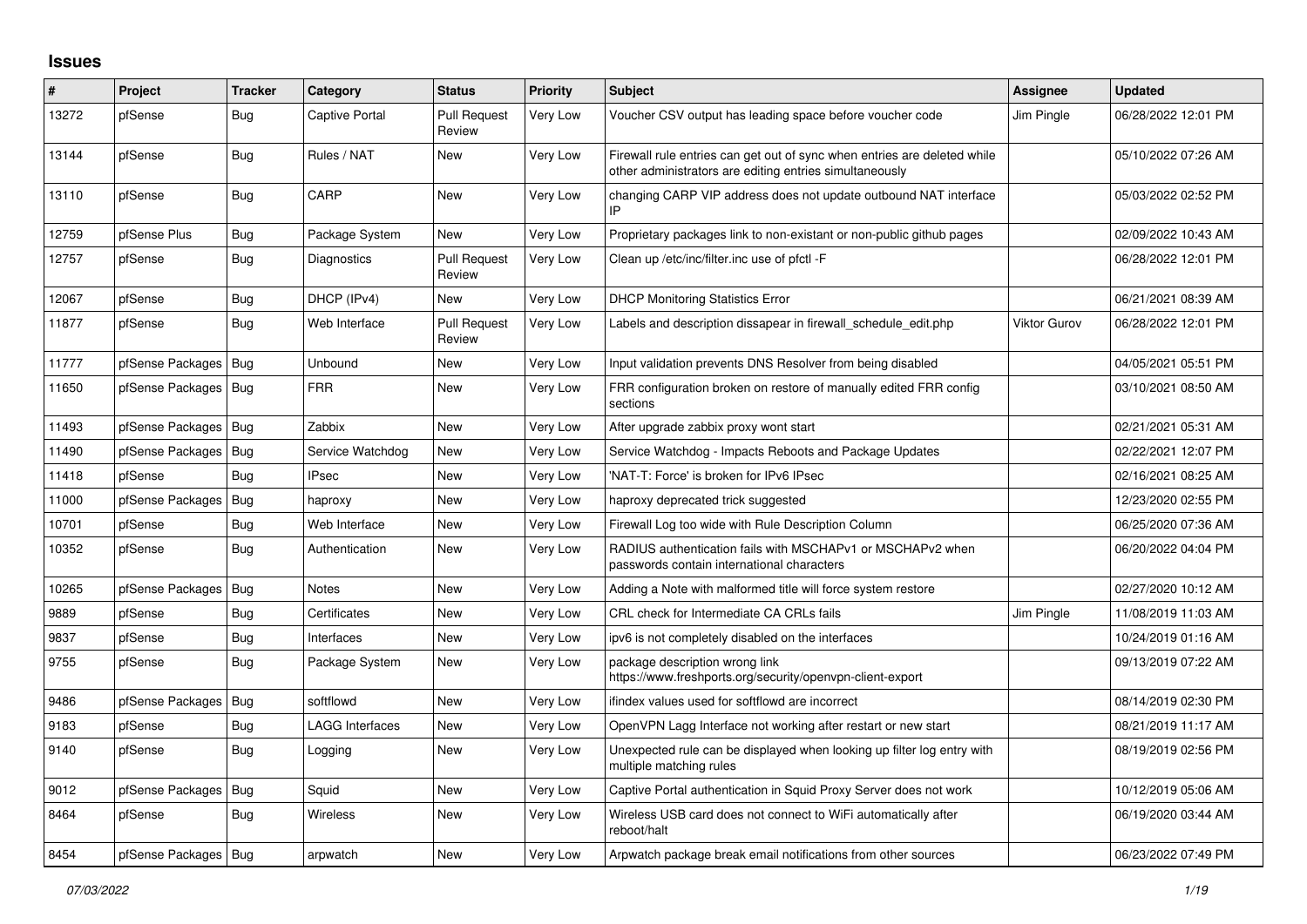| #     | Project                | <b>Tracker</b> | Category                        | <b>Status</b>                 | <b>Priority</b> | Subject                                                                                                      | Assignee            | <b>Updated</b>      |
|-------|------------------------|----------------|---------------------------------|-------------------------------|-----------------|--------------------------------------------------------------------------------------------------------------|---------------------|---------------------|
| 8233  | pfSense                | Bug            | <b>NAT Reflection</b>           | New                           | Very Low        | NAT reflection back to originating host broken when using FQDN-based<br>IP aliases                           |                     | 08/21/2019 10:53 AM |
| 8157  | pfSense                | Bug            | Dashboard                       | <b>New</b>                    | Very Low        | Traffic Graph clutter from time to time                                                                      |                     | 12/03/2017 06:40 AM |
| 7996  | pfSense                | Bug            | Web Interface                   | <b>Pull Request</b><br>Review | Very Low        | Unnecessary link tag in login page                                                                           | Marcos<br>Mendoza   | 06/28/2022 12:01 PM |
| 7857  | pfSense                | Bug            | Dashboard                       | New                           | Very Low        | Interfaces Widget U/I fails to wrap IPV6 addresses when the string is<br>too wide for the widget             |                     | 08/13/2019 09:15 AM |
| 7648  | pfSense                | <b>Bug</b>     | CARP                            | <b>New</b>                    | Very Low        | SPAN ports on an interface renders CARP HA inoperative                                                       |                     | 06/14/2017 09:19 PM |
| 7553  | pfSense                | Bug            | <b>Captive Portal</b>           | Confirmed                     | Very Low        | Captive portal on a parent interface blocks traffic on VLAN interfaces<br>too                                |                     | 08/19/2018 03:15 PM |
| 5091  | pfSense                | Bug            | Rules / NAT                     | Confirmed                     | Very Low        | In rule creation destination ports fields (from and to) are too small to<br>read ports aliases names         |                     | 01/07/2020 07:48 AM |
| 4298  | pfSense                | Bug            | <b>SNMP</b>                     | Assigned                      | Very Low        | Excessive errors from snmpd                                                                                  | Luiz Souza          | 09/13/2020 08:21 AM |
| 1738  | pfSense                | <b>Bug</b>     | Backup / Restore                | New                           | Very Low        | Restore fails when username in backup is not matching                                                        |                     | 12/11/2021 07:51 PM |
| 13318 | pfSense                | <b>Bug</b>     | Web Interface                   | Feedback                      | Low             | NDP Table not showing hostname                                                                               | Jim Pingle          | 07/02/2022 02:57 AM |
| 13289 | pfSense                | Bug            | Backup / Restore                | New                           | Low             | Attempting to restore a 0 byte "config.xml" prints an error that the file<br>cannot be read                  |                     | 06/28/2022 12:01 PM |
| 13263 | pfSense                | Bug            | DHCP (IPv4)                     | <b>New</b>                    | Low             | Deleting a static DHCP entry when the related IP is not in the arp table<br>spams the log                    |                     | 06/10/2022 11:18 AM |
| 13258 | pfSense                | Bug            | Console Menu                    | <b>Pull Request</b><br>Review | Low             | secret menu option 100                                                                                       | Jim Pingle          | 06/28/2022 12:01 PM |
| 13247 | pfSense Packages       | Bug            | open-vm-tools                   | New                           | Low             | Open-VM-Tools service actions do not work                                                                    |                     | 06/05/2022 07:09 PM |
| 13209 | pfSense Packages   Bug |                | pfBlockerNG                     | New                           | Low             | Parsing Filter log by pfBlockerNG creates IP Block log with<br>Source/Destination mixed up or wrong Direcion | <b>Viktor Gurov</b> | 05/25/2022 03:50 AM |
| 13098 | pfSense Packages       | Bug            | haproxy                         | Feedback                      | Low             | HAProxy Virtual IP broken link under Frontend setup                                                          |                     | 04/27/2022 08:35 AM |
| 13000 | pfSense                | Bug            | <b>IPsec</b>                    | New                           | Low             | IPsec AES-GCM encryption algorithm "Key Length" field should be<br>labeled "ICV Length"                      |                     | 03/30/2022 07:40 AM |
| 12894 | pfSense Plus           | Bug            | Certificates                    | <b>New</b>                    | Low             | duplicating freshly created certificates through refreshing                                                  |                     | 03/03/2022 02:35 PM |
| 12850 | pfSense                | <b>Bug</b>     | Routing                         | <b>New</b>                    | Low             | Console error during boot: "route: route has not been found"                                                 |                     | 02/22/2022 08:27 AM |
| 12734 | pfSense                | <b>Bug</b>     | Web Interface                   | Incomplete                    | Low             | Long hostname breaks DHCP leases layout                                                                      |                     | 01/31/2022 01:03 PM |
| 12539 | pfSense                | Bug            | Interfaces                      | New                           | Low             | Changing VLAN ID for LAN interface in assignments silently fails.                                            |                     | 11/23/2021 04:12 AM |
| 12393 | pfSense                | <b>Bug</b>     | <b>Traffic Shaper</b><br>(ALTQ) | New                           | Low             | Priority of qOthersLow higher than default queues                                                            |                     | 09/21/2021 02:48 PM |
| 12264 | pfSense Packages   Bug |                | Squid                           | Feedback                      | Low             | Stray <table> line in squid_monitor.php</table>                                                              | Viktor Gurov        | 12/23/2021 10:53 AM |
| 12178 | pfSense Packages   Bug |                | WireGuard                       | New                           | Low             | WireGuard always shows 'Configuring WireGuard tunnelsdone.'<br>message on boot                               |                     | 07/30/2021 06:58 AM |
| 12070 | pfSense                | <b>Bug</b>     | DHCP (IPv4)                     | New                           | Low             | VLAN0 for WAN DHCP                                                                                           |                     | 12/23/2021 04:31 PM |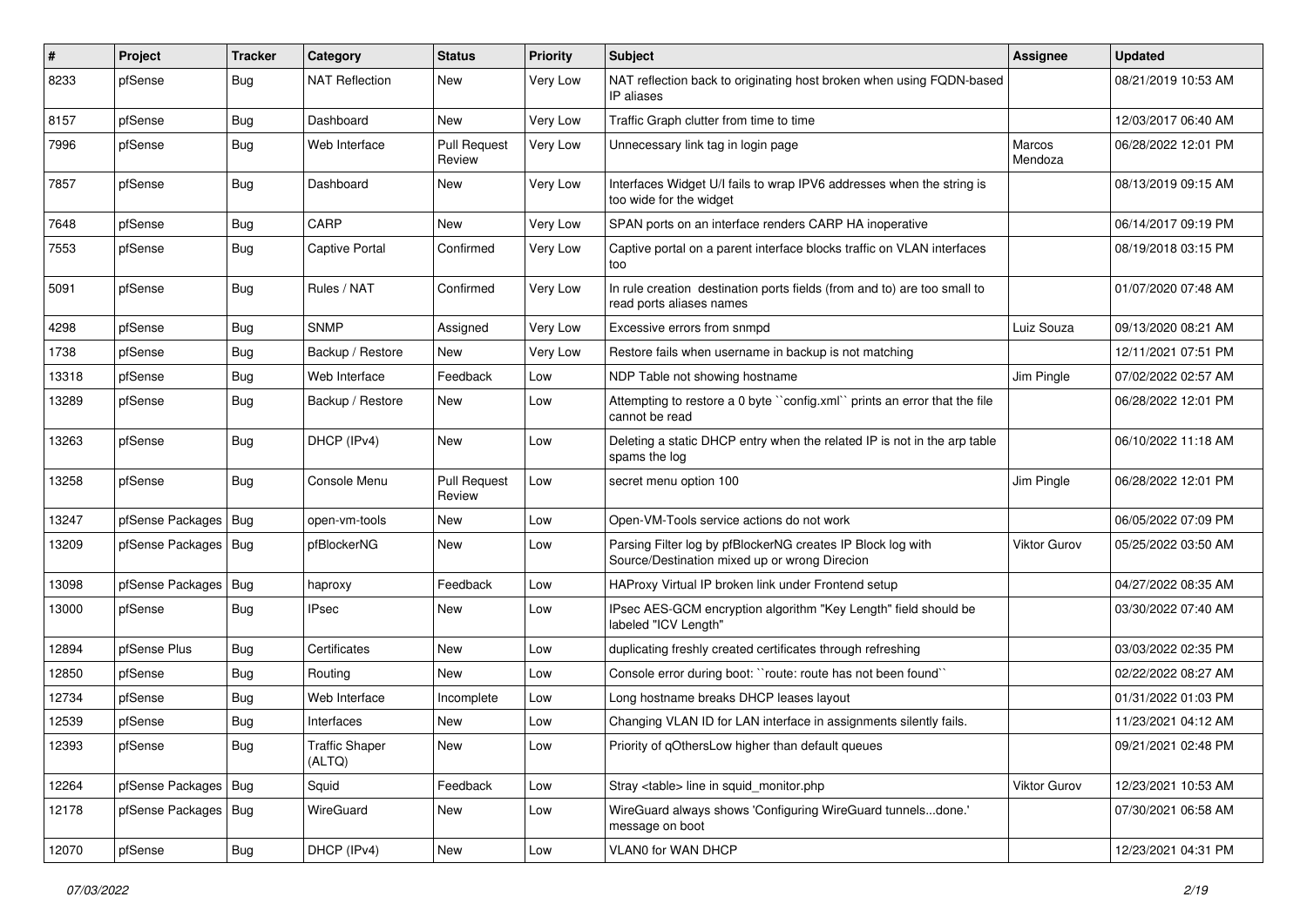| ∦     | Project                | <b>Tracker</b> | Category              | <b>Status</b>                 | <b>Priority</b> | <b>Subject</b>                                                                                                               | <b>Assignee</b>      | <b>Updated</b>      |
|-------|------------------------|----------------|-----------------------|-------------------------------|-----------------|------------------------------------------------------------------------------------------------------------------------------|----------------------|---------------------|
| 12013 | pfSense                | <b>Bug</b>     | Logging               | New                           | Low             | Reading log data is inefficient in certain cases                                                                             |                      | 06/08/2021 07:35 AM |
| 11566 | pfSense                | <b>Bug</b>     | Web Interface         | <b>New</b>                    | Low             | Firewall Maximum Table Entries "default size" is whatever is entered                                                         |                      | 02/27/2021 10:01 AM |
| 11530 | pfSense Packages       | <b>Bug</b>     | ntop                  | Feedback                      | Low             | ntopng 4.2 needs to be updated to 4.3, Bug when accessing a host for<br>details                                              |                      | 03/05/2022 08:35 PM |
| 11509 | pfSense Packages   Bug |                | <b>LCDProc</b>        | New                           | Low             | LCD package - not starting at boot - stop and start in Status Window<br>not possible                                         |                      | 02/23/2021 10:55 AM |
| 11352 | pfSense                | Bug            | FreeBSD               | <b>New</b>                    | Low             | CTF types > 2^15 in the pfSense kernel config results in DTrace failing                                                      | Scott Long           | 03/17/2021 02:52 AM |
| 11343 | pfSense Packages       | Bug            | <b>BIND</b>           | Feedback                      | Low             | Invalid link to pfSense-pkg-bind changelog                                                                                   | <b>Viktor Gurov</b>  | 04/05/2022 08:12 AM |
| 11093 | pfSense                | Bug            | <b>Wireless</b>       | New                           | Low             | ral(4) driver non-functional in arm64                                                                                        |                      | 11/21/2020 10:45 AM |
| 11074 | pfSense Packages       | Bug            | <b>BIND</b>           | <b>New</b>                    | Low             | bind Zone Settings Zones, Save button opens "Confirmation required to<br>save changes"                                       |                      | 11/16/2020 11:08 AM |
| 10994 | pfSense Packages       | Bug            | squidguard            | <b>New</b>                    | Low             | SquidGuard Blacklists Restore Default button does not work                                                                   |                      | 10/20/2020 12:26 PM |
| 10989 | pfSense Packages       | Bug            | Snort                 | <b>New</b>                    | Low             | Snort alert page has hidden characters in IPv6 address                                                                       |                      | 10/17/2020 04:06 PM |
| 10959 | pfSense                | <b>Bug</b>     | <b>Traffic Graphs</b> | Feedback                      | Low             | Traffic graph stopped on interface used via netmap                                                                           |                      | 02/22/2021 02:57 AM |
| 10952 | pfSense                | Bug            | Rules / NAT           | New                           | Low             | Inconsistency in Subnet Defaults Between Firewall Rules and Interface<br><b>Address Assignments</b>                          |                      | 10/09/2020 12:50 PM |
| 10892 | pfSense                | Bug            | Rules / NAT           | New                           | Low             | Large number of VLAN/LANs make floating rules are to read                                                                    | <b>Jared Dillard</b> | 02/01/2021 03:29 PM |
| 10690 | pfSense                | Bug            | Installer             | <b>New</b>                    | Low             | Not possible to make UFS install on ZFS formatted drive                                                                      |                      | 04/21/2022 12:39 PM |
| 9887  | pfSense                | Bug            | Rules / NAT           | <b>Pull Request</b><br>Review | Low             | Rule separator positions change when deleting multiple rules                                                                 |                      | 07/01/2022 02:25 PM |
| 9353  | pfSense                | <b>Bug</b>     | Dashboard             | New                           | Low             | PHPSession errors from limited access to dashboard and widgets                                                               |                      | 10/06/2020 09:31 AM |
| 9296  | pfSense                | <b>Bug</b>     | Aliases / Tables      | Confirmed                     | Low             | Alias content is sometimes incomplete when mixing FQDN and IP<br>address                                                     | Reid Linnemann       | 06/18/2022 03:12 PM |
| 9247  | pfSense Packages       | Bug            | haproxy               | <b>New</b>                    | Low             | HAProxy multiple server selection on stats pages doesn't work                                                                |                      | 01/02/2019 04:44 PM |
| 9149  | pfSense                | <b>Bug</b>     | Package System        | New                           | Low             | Continued issues with /tmp and /var in RAM on 2.4                                                                            |                      | 11/24/2018 11:56 AM |
| 8846  | pfSense                | Bug            | Gateways              | <b>New</b>                    | Low             | Misleading gateway error message adding/editing static routes using a<br>disabled interface                                  |                      | 08/21/2019 11:29 AM |
| 8820  | pfSense                | <b>Bug</b>     | Rules / NAT           | New                           | Low             | System/Advanced/Misc - "Do not kill connections when schedule<br>expires" UN-checked still leaves existing connections open. |                      | 07/28/2020 10:59 AM |
| 8576  | pfSense                | Bug            | Rules / NAT           | Feedback                      | Low             | pfSense stops passing traffic after some time when using Outbound<br>NAT pool w/ Sticky Address                              |                      | 10/28/2021 01:47 PM |
| 8502  | pfSense                | <b>Bug</b>     | Web Interface         | Confirmed                     | Low             | main (top) menu items do not drop down in some cases                                                                         |                      | 07/06/2020 02:39 PM |
| 8500  | pfSense                | Bug            | Dynamic DNS           | New                           | Low             | Incorrect categorization of status/info messages from phpDynDNS                                                              |                      | 08/16/2019 12:50 PM |
| 8192  | pfSense                | <b>Bug</b>     | Gateway Monitoring    | New                           | Low             | dpinger - Change in ISP link-local IPv6 address drops connectivity                                                           | Luiz Souza           | 11/05/2020 07:31 AM |
| 7848  | pfSense                | <b>Bug</b>     | Diagnostics           | New                           | Low             | NDP Table Sort by Expiration Error                                                                                           |                      | 08/26/2019 02:56 PM |
| 7788  | pfSense                | Bug            | Dashboard             | New                           | Low             | Irregular updating of widgets like cpu/uptime on system widget.                                                              |                      | 08/21/2019 09:03 AM |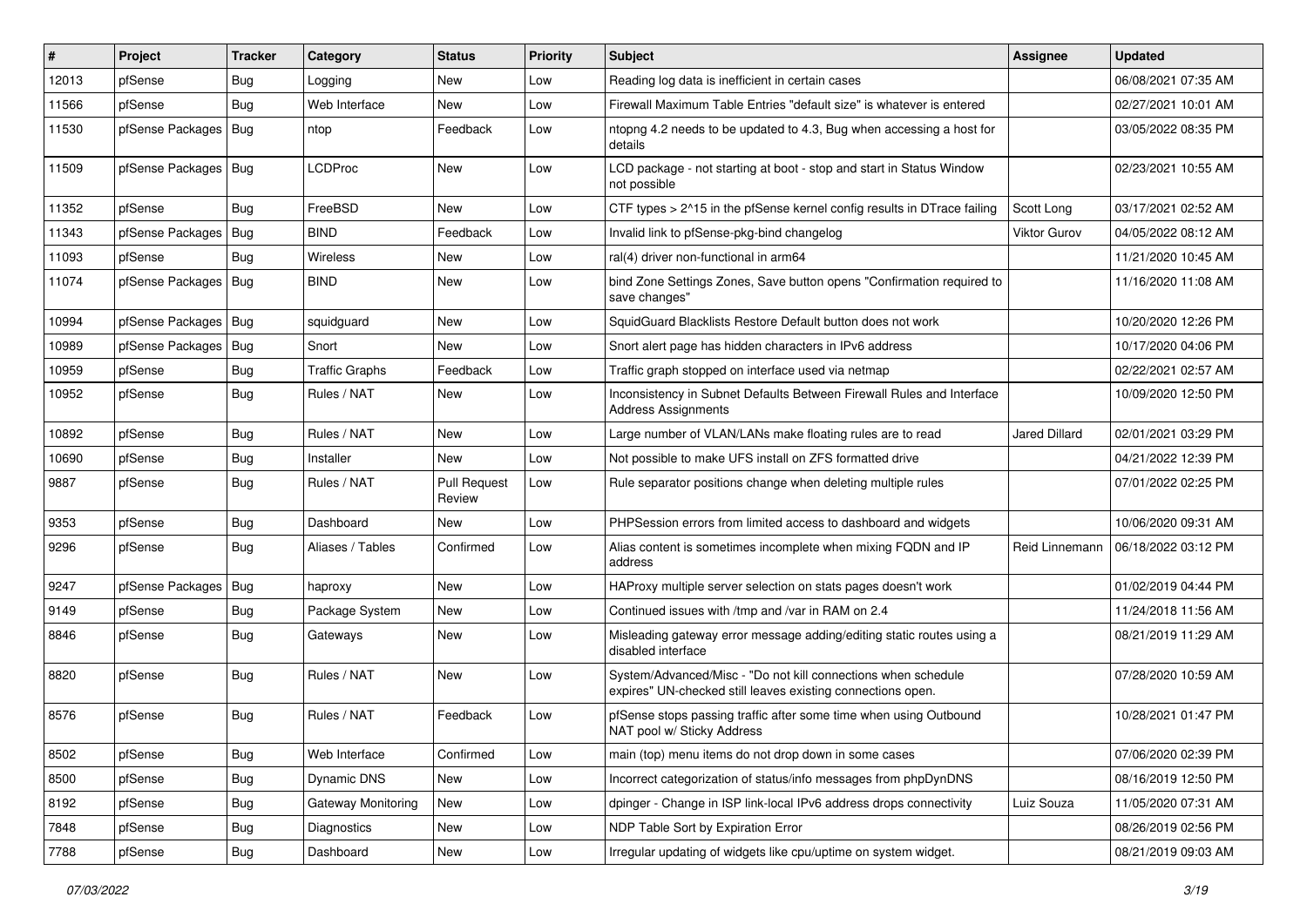| $\pmb{\#}$ | Project          | <b>Tracker</b> | Category                                        | <b>Status</b> | <b>Priority</b> | <b>Subject</b>                                                                                                        | <b>Assignee</b>      | <b>Updated</b>      |
|------------|------------------|----------------|-------------------------------------------------|---------------|-----------------|-----------------------------------------------------------------------------------------------------------------------|----------------------|---------------------|
| 7387       | pfSense          | <b>Bug</b>     | Dashboard                                       | New           | Low             | New Traffic Graph in dashboard resets inverted view to normal view                                                    | Jared Dillard        | 12/11/2021 08:14 PM |
| 7329       | pfSense          | Bug            | <b>DNS Forwarder</b>                            | <b>New</b>    | Low             | <b>DHCP Not Updating DNS</b>                                                                                          |                      | 01/21/2022 09:16 PM |
| 7314       | pfSense          | Bug            | <b>RRD Graphs</b>                               | <b>New</b>    | Low             | Discrepancy in ntp monitoring view                                                                                    |                      | 02/24/2017 08:37 PM |
| 7289       | pfSense          | Bug            | Certificates                                    | <b>New</b>    | Low             | Generating 4096bit Certificate                                                                                        |                      | 08/14/2019 09:56 AM |
| 6873       | pfSense          | Bug            | DHCP (IPv6)                                     | <b>New</b>    | Low             | radvd - Too many addresses in RDNSS section when previously using<br>DHCP <sub>v6</sub>                               | Dominic<br>McKeown   | 06/06/2018 10:45 AM |
| 6696       | pfSense          | <b>Bug</b>     | <b>Traffic Shaper</b><br>(ALTQ)                 | <b>New</b>    | Low             | Add configure link to Status > Queues error message if traffic shaping<br>not configured                              | Jared Dillard        | 08/21/2019 08:55 AM |
| 6430       | pfSense          | Bug            | <b>DNS Resolver</b>                             | Confirmed     | Low             | pfsense should sanity-check hostnames when copying from<br>dhcpd.leases to /etc/hosts                                 |                      | 08/13/2019 01:23 PM |
| 6386       | pfSense          | Bug            | <b>IPv6 Router</b><br>Advertisements<br>(RADVD) | <b>New</b>    | Low             | Switching Router Advertisements to disabled should broadcast IP<br>Removal messages                                   |                      | 05/22/2016 10:44 PM |
| 6361       | pfSense          | Bug            | Web Interface                                   | <b>New</b>    | Low             | Responsive Mobile Menu issue                                                                                          |                      | 05/16/2016 12:09 PM |
| 6255       | pfSense          | Bug            | <b>PPP</b> Interfaces                           | Confirmed     | Low             | PPP Country/Provider/Plan configuration not saved                                                                     |                      | 04/25/2016 07:15 PM |
| 6055       | pfSense          | Bug            | Package System                                  | Confirmed     | Low             | Menu items may remain from packages no longer installed                                                               |                      | 06/18/2021 08:46 PM |
| 6026       | pfSense          | <b>Bug</b>     | Rules / NAT                                     | <b>New</b>    | Low             | webinterface, firewall rules, wrapping of columns or visible<br>(horizontal)scrollbar needed when contents doesnt fit | Jared Dillard        | 08/20/2019 03:40 PM |
| 6023       | pfSense Packages | Bug            | Suricata                                        | <b>New</b>    | Low             | Traffic Shaper (pfsense 2.3) Suricata V3.0 Inline Mode Operation                                                      | Luiz Souza           | 04/15/2016 05:59 AM |
| 6011       | pfSense          | Bug            | Web Interface                                   | Confirmed     | Low             | IPv6 link local fails HTTP REFERER check                                                                              |                      | 09/04/2016 09:57 AM |
| 5658       | pfSense          | Bug            | Captive Portal                                  | Confirmed     | Low             | Files with the same name cannot be uploaded to multiple captive portal<br>zones                                       |                      | 12/18/2015 07:19 PM |
| 5469       | pfSense          | Bug            | Package System                                  | Confirmed     | Low             | package.dtd XSD schema is a piece of pathetic, useless, unmaintained<br>junk                                          |                      | 11/22/2015 06:26 AM |
| 4451       | pfSense          | <b>Bug</b>     | DHCP (IPv4)                                     | <b>New</b>    | Low             | Status DHCP Leases shows double entries for static entries without IP<br>address                                      | <b>Phillip Davis</b> | 05/21/2022 04:55 PM |
| 3889       | pfSense          | Bug            | <b>XML Parser</b>                               | Confirmed     | Low             | Non relevant changes in config.xml                                                                                    |                      | 08/13/2019 12:23 PM |
| 3411       | pfSense          | Bug            | Dashboard                                       | New           | Low             | Interfaces and statistics dashboard widgets very slow with large<br>numbers of interfaces                             |                      | 01/24/2014 02:09 AM |
| 2234       | pfSense          | Bug            | Web Interface                                   | Confirmed     | Low             | Status: Traffic Graph - only shows interface's subnet                                                                 |                      | 01/15/2022 08:33 PM |
| 2042       | pfSense          | Bug            | <b>NAT Reflection</b>                           | Confirmed     | Low             | NAT reflection doesn't apply to self-initiated traffic                                                                |                      | 01/21/2021 10:38 PM |
| 13332      | pfSense Plus     | Bug            | Build / Release                                 | New           | Normal          | HAProxy Broken after v22.05 and HAProxy v0.61_3                                                                       |                      | 07/02/2022 11:34 PM |
| 13330      | pfSense          | <b>Bug</b>     | <b>Traffic Shaper</b><br>(ALTQ)                 | New           | Normal          | Traffic Shaper Wizard is broken                                                                                       |                      | 07/02/2022 11:33 AM |
| 13329      | pfSense          | <b>Bug</b>     | <b>Traffic Shaper</b><br>(ALTQ)                 | New           | Normal          | Traffic shaping Wizard sets invalid values for qVoip queue                                                            |                      | 07/02/2022 09:11 AM |
| 13328      | pfSense Plus     | <b>Bug</b>     | Gateways                                        | New           | Normal          | Wireguard Site-to-Site broken after upgrade to 22.05                                                                  |                      | 07/03/2022 02:58 AM |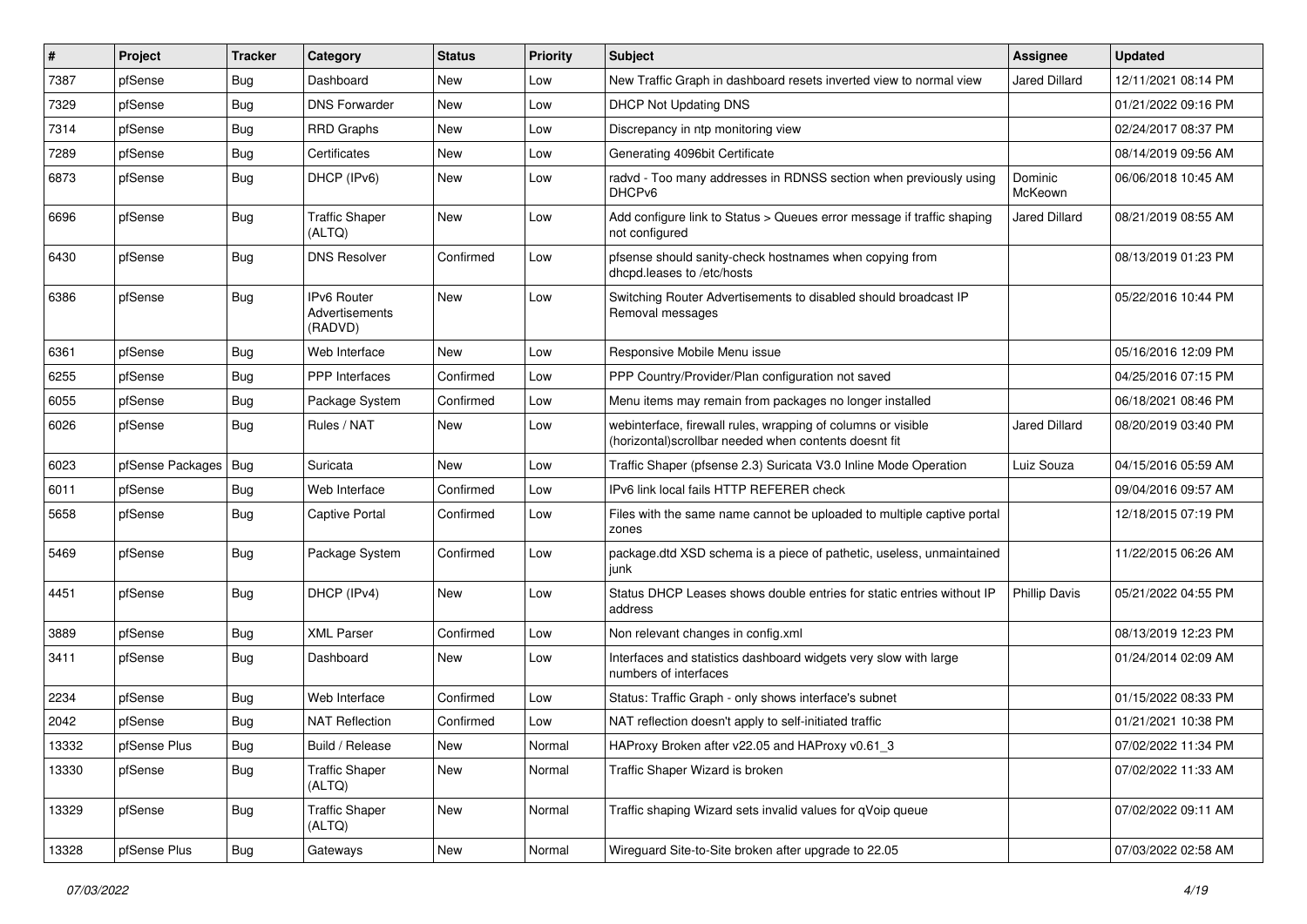| $\#$  | Project      | <b>Tracker</b> | Category                 | <b>Status</b>                 | <b>Priority</b> | Subject                                                                                                                               | Assignee                       | <b>Updated</b>      |
|-------|--------------|----------------|--------------------------|-------------------------------|-----------------|---------------------------------------------------------------------------------------------------------------------------------------|--------------------------------|---------------------|
| 13327 | pfSense      | Bug            | OpenVPN                  | New                           | Normal          | Valid OpenVPN client connections rejected due to extraneous output to<br>ovpn_auth_verify                                             |                                | 07/01/2022 06:12 PM |
| 13325 | pfSense Plus | Bug            | Dashboard                | <b>New</b>                    | Normal          | System Information Widget Reloading                                                                                                   |                                | 06/30/2022 12:00 PM |
| 13323 | pfSense      | Bug            | <b>Captive Portal</b>    | New                           | Normal          | Captive Portal breaks policy based routing for mac address bypassed<br>clients after upgrade to 22.05                                 | <b>Kristof Provost</b>         | 06/30/2022 09:46 AM |
| 13321 | pfSense      | Bug            | DHCP (IPv4)              | <b>Pull Request</b><br>Review | Normal          | dhcpleases handles duplicate hostnames incorrectly                                                                                    |                                | 06/30/2022 07:06 AM |
| 13320 | pfSense Plus | Bug            | Gateways                 | <b>New</b>                    | Normal          | IP aliases with a CARP VIP parent are not available as VIP choices for<br>gateway groups                                              |                                | 06/29/2022 02:03 PM |
| 13317 | pfSense      | Bug            | PHP Interpreter          | Feedback                      | Normal          | 'array_filter'' PHP Errors in ''interfaces.inc''                                                                                      | Reid Linnemann                 | 06/30/2022 11:46 AM |
| 13310 | pfSense      | Bug            | Rules / NAT              | Feedback                      | Normal          | Each line in the NPt destination IPv6 prefix list also contains the<br>network of the previous line when multiple choices are present | Jim Pingle                     | 06/28/2022 12:01 PM |
| 13303 | pfSense      | <b>Bug</b>     | <b>Dynamic DNS</b>       | <b>Pull Request</b><br>Review | Normal          | DynDNS - DNSExit no longer working                                                                                                    | Koen Zomers                    | 06/28/2022 12:01 PM |
| 13298 | pfSense      | Bug            | <b>Dynamic DNS</b>       | <b>Pull Request</b><br>Review | Normal          | Dynv6 does not check response code when updating                                                                                      | <b>Tiago Beling</b><br>d'Avila | 06/28/2022 12:01 PM |
| 13295 | pfSense      | Bug            | Gateway Monitoring       | <b>Pull Request</b><br>Review | Normal          | Incorrect function parameters for "get_dpinger_status()" call in<br>`qwlb.inc``                                                       |                                | 06/28/2022 12:01 PM |
| 13288 | pfSense      | <b>Bug</b>     | Configuration<br>Backend | <b>New</b>                    | Normal          | Encode FreeRADIUS Custom Options                                                                                                      |                                | 06/20/2022 10:36 AM |
| 13282 | pfSense Plus | Bug            | Aliases / Tables         | <b>New</b>                    | Normal          | FQDN Aliases Break if an Invalid Domain is Present in the Chain                                                                       | Reid Linnemann                 | 07/02/2022 08:50 PM |
| 13280 | pfSense      | Bug            | Unknown                  | New                           | Normal          | Entries duplicated in /boot/loader.conf                                                                                               |                                | 06/19/2022 11:11 AM |
| 13279 | pfSense      | Bug            | Interfaces               | New                           | Normal          | DHCP config override affects Gateway installation.                                                                                    |                                | 06/17/2022 07:25 AM |
| 13277 | pfSense      | Bug            | <b>IGMP Proxy</b>        | New                           | Normal          | IGMP Proxy webConfigurator Page Always Produces Error                                                                                 |                                | 06/16/2022 07:50 PM |
| 13276 | pfSense      | <b>Bug</b>     | <b>IGMP Proxy</b>        | New                           | Normal          | IGMP Proxy Error Message for Logging Links to System Log Instead of<br>Routing Log                                                    |                                | 06/16/2022 07:48 PM |
| 13273 | pfSense      | Bug            | DHCP (IPv4)              | <b>New</b>                    | Normal          | dhclient can use conflicting recorded leases                                                                                          |                                | 06/14/2022 11:07 AM |
| 13267 | pfSense      | Bug            | OpenVPN                  | New                           | Normal          | dpinger continues to run on OpenVPN gateway after OpenVPN service<br>is stopped.                                                      |                                | 06/12/2022 02:49 PM |
| 13254 | pfSense      | Bug            | <b>DNS Resolver</b>      | New                           | Normal          | DNS resolver does not update "unbound.conf" file during link down<br>events                                                           |                                | 06/28/2022 12:01 PM |
| 13253 | pfSense      | Bug            | DHCP (IPv6)              | New                           | Normal          | 'dhcp6c' is not restarted when applying settings when multiple WANs<br>are configured for DHCP6                                       |                                | 06/28/2022 12:01 PM |
| 13252 | pfSense      | <b>Bug</b>     | Upgrade                  | New                           | Normal          | reduce frequency of php-fpm socket connection attempts from<br>check_reload_status                                                    |                                | 06/12/2022 11:11 AM |
| 13249 | pfSense      | <b>Bug</b>     | Console Menu             | New                           | Normal          | Running playback comands multiple times results in PHP error                                                                          |                                | 06/06/2022 07:02 AM |
| 13243 | pfSense      | Bug            | <b>OpenVPN</b>           | <b>Pull Request</b><br>Review | Normal          | OpenVPN status for multi-user VPN shows info icon to display RADIUS   Marcos<br>rules when there are none to display                  | Mendoza                        | 06/28/2022 12:01 PM |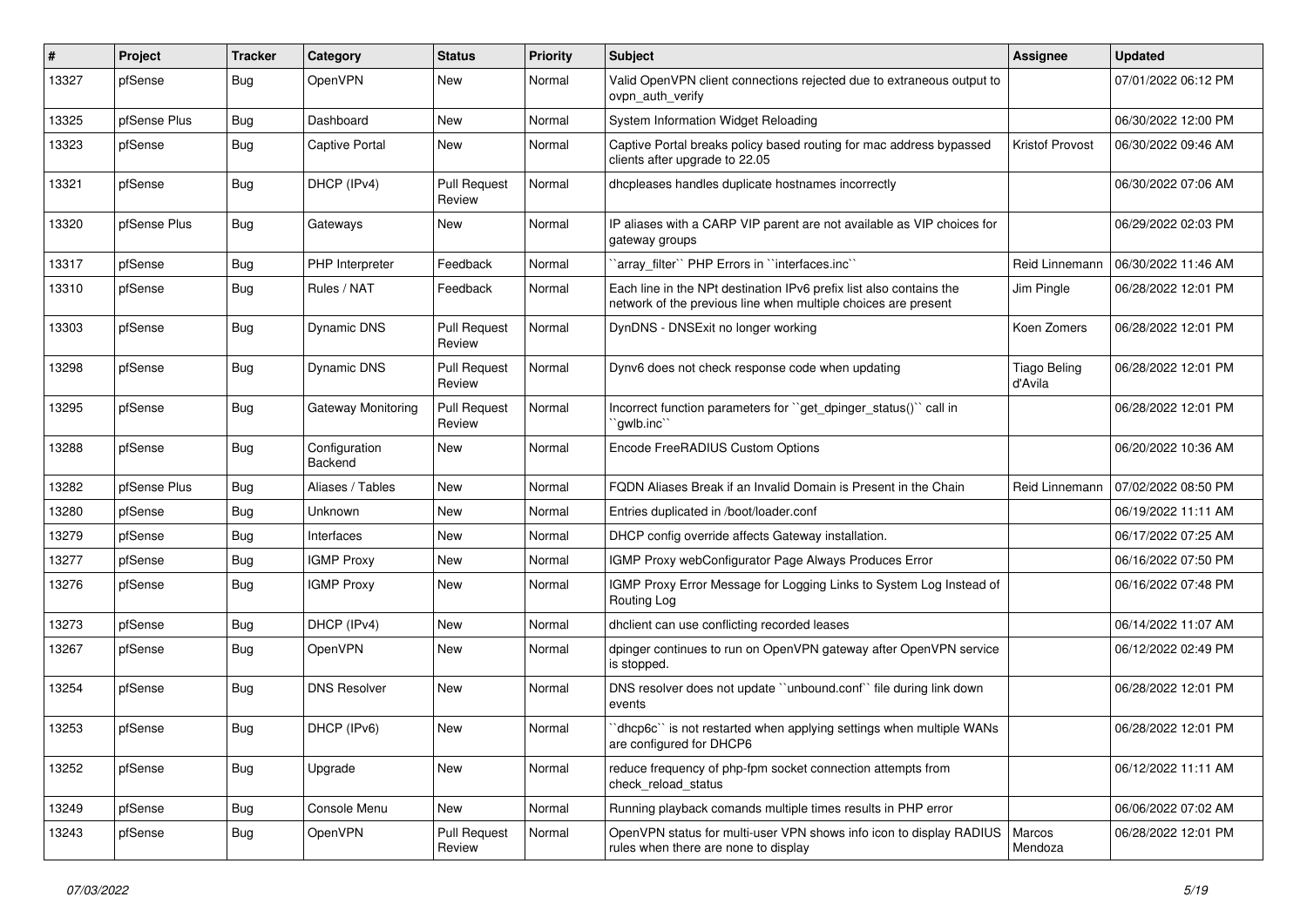| ∦     | Project          | Tracker    | Category              | <b>Status</b>                 | <b>Priority</b> | <b>Subject</b>                                                                                                                              | <b>Assignee</b>       | <b>Updated</b>      |
|-------|------------------|------------|-----------------------|-------------------------------|-----------------|---------------------------------------------------------------------------------------------------------------------------------------------|-----------------------|---------------------|
| 13240 | pfSense          | <b>Bug</b> | Rules / NAT           | <b>New</b>                    | Normal          | User is forced to pick an NPt destination IPv6 prefix length even when<br>choosing a drop-down entry which contains a defined prefix length | Jim Pingle            | 06/28/2022 12:01 PM |
| 13237 | pfSense          | <b>Bug</b> | DHCP (IPv6)           | <b>New</b>                    | Normal          | dhcp6c script cannot be executed safely                                                                                                     |                       | 06/01/2022 11:20 AM |
| 13233 | pfSense Plus     | Bug        | OpenVPN               | Feedback                      | Normal          | OpenVPN DCO connection fails with Auth Digest Algorithm set to<br><b>SHA512</b>                                                             |                       | 05/31/2022 03:39 PM |
| 13228 | pfSense          | Bug        | Interfaces            | <b>New</b>                    | Normal          | Recovering interface gateway may not be added back into gateway<br>groups and rules when expected                                           | Jim Pingle            | 06/29/2022 04:31 PM |
| 13226 | pfSense          | Bug        | <b>Captive Portal</b> | Confirmed                     | Normal          | Captive Portal doesn't disconnect established OpenVPN link                                                                                  | Reid Linnemann        | 05/30/2022 10:38 AM |
| 13225 | pfSense          | Bug        | Interfaces            | <b>New</b>                    | Normal          | Bridges with QinQ interfaces not properly set up at boot                                                                                    | <b>Viktor Gurov</b>   | 06/28/2022 12:01 PM |
| 13224 | pfSense          | <b>Bug</b> | <b>Notifications</b>  | <b>New</b>                    | Normal          | Email notification flood when UPS (NUT) and WAN send notifications                                                                          |                       | 05/27/2022 01:58 AM |
| 13222 | pfSense          | <b>Bug</b> | UPnP/NAT-PMP          | New                           | Normal          | CARP IP does not listen for NAT-PMP packets                                                                                                 |                       | 05/26/2022 02:28 PM |
| 13218 | pfSense          | Bug        | Interfaces            | <b>Pull Request</b><br>Review | Normal          | GIF-based interface MTU is assigned to parent interface on boot when<br>parent interface is a LAGG                                          | <b>Viktor Gurov</b>   | 06/28/2022 12:01 PM |
| 13217 | pfSense          | <b>Bug</b> | DHCP (IPv4)           | <b>New</b>                    | Normal          | dholient using default pid file location which does not exist                                                                               | <b>Viktor Gurov</b>   | 05/26/2022 08:09 AM |
| 13215 | pfSense          | <b>Bug</b> | Captive Portal        | Assigned                      | Normal          | Allowed MAC/IP/Hostname traffic counts for authorized users                                                                                 | Reid Linnemann        | 05/31/2022 05:31 PM |
| 13206 | pfSense Plus     | Bug        | Hardware / Drivers    | <b>New</b>                    | Normal          | SG-3100 LED GPIO hangs                                                                                                                      |                       | 06/11/2022 07:01 PM |
| 13202 | pfSense Packages | <b>Bug</b> | pfBlockerNG           | <b>New</b>                    | Normal          | Missing Protocols on IP Feed Groups Advanced Inbound/Outbound<br><b>Firewall Rule settings</b>                                              |                       | 05/23/2022 08:58 AM |
| 13194 | pfSense Packages | <b>Bug</b> | pfBlockerNG           | <b>New</b>                    | Normal          | Remove dead Malc0de feed                                                                                                                    |                       | 05/23/2022 05:16 AM |
| 13167 | pfSense          | Bug        | Dynamic DNS           | <b>New</b>                    | Normal          | phpDynDNS: DigitalOcean ddns update fails (bad request, invalid<br>character '-' in request_id)                                             |                       | 06/16/2022 09:30 PM |
| 13158 | pfSense          | Bug        | Web Interface         | <b>New</b>                    | Normal          | Input validation error when applying limiter changes                                                                                        |                       | 05/14/2022 05:32 PM |
| 13154 | pfSense Packages | Bug        | pfBlockerNG           | Confirmed                     | Normal          | pfBlocker causing excessive CPU load                                                                                                        |                       | 06/28/2022 01:14 PM |
| 13141 | pfSense Packages | Bug        | squidguard            | <b>New</b>                    | Normal          | wrong page squidguard block                                                                                                                 |                       | 05/09/2022 05:33 PM |
| 13132 | pfSense          | Bug        | Backup / Restore      | <b>New</b>                    | Normal          | Two SSHDATA Sections in Restored Config Breaks Unit                                                                                         | Jim Pingle            | 06/29/2022 07:53 AM |
| 13128 | pfSense Packages | Bug        | Zabbix                | <b>New</b>                    | Normal          | Zabbix Agent 6: HA Server Setup                                                                                                             |                       | 05/05/2022 01:55 AM |
| 13115 | pfSense Packages | Bug        | WireGuard             | Feedback                      | Normal          | WireGuard panic due to KBI changes in ""udp tun func t()""                                                                                  | Christian<br>McDonald | 05/15/2022 10:47 AM |
| 13114 | pfSense Packages | Bug        | <b>BIND</b>           | Feedback                      | Normal          | BIND calls rndc in rc_stop when named is not running                                                                                        | <b>Stuart Wyatt</b>   | 05/04/2022 12:41 PM |
| 13102 | pfSense          | <b>Bug</b> | <b>IPsec</b>          | <b>New</b>                    | Normal          | Deleting an IPSec tunnel doesn't destroy the SA (SADs/SPDs), causes<br>crash in status_ipsec.php                                            | Viktor Gurov          | 06/28/2022 12:01 PM |
| 13095 | pfSense Packages | Bug        | Snort                 | Feedback                      | Normal          | Snort VRT change in Shared Object Rules path name results in failure<br>to extract and update Snort Shared Object Rules when enabled        | <b>Bill Meeks</b>     | 04/25/2022 12:22 PM |
| 13093 | pfSense          | <b>Bug</b> | Authentication        | In Progress                   | Normal          | LDAP authentication fails with extended query and RFC2307 group<br>lookups enabled                                                          |                       | 07/03/2022 08:37 AM |
| 13090 | pfSense          | Bug        | OpenVPN               | New                           | Normal          | OpenVPN: do not use legacy deprecated netbios settings                                                                                      | Jim Pingle            | 04/22/2022 11:19 AM |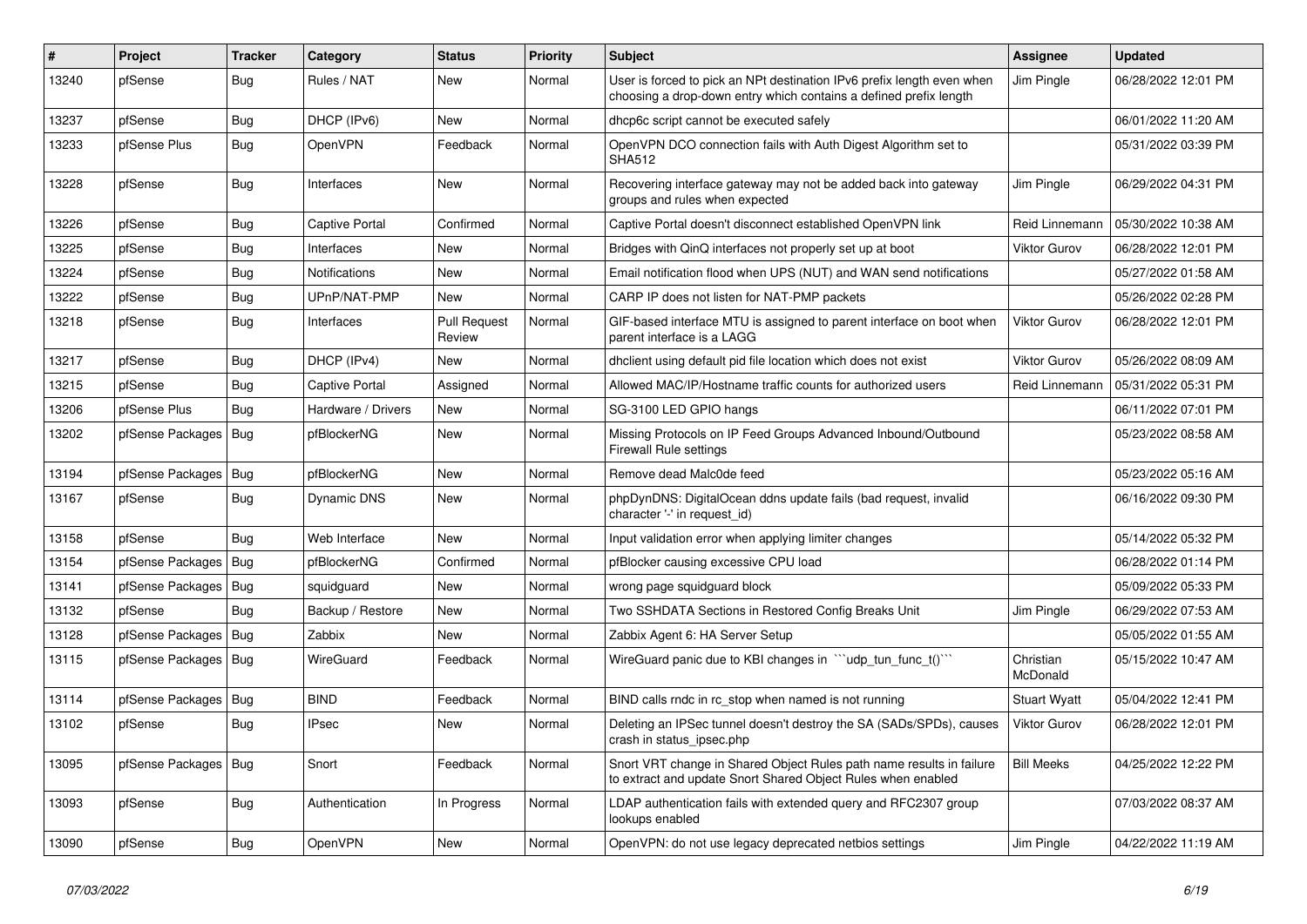| #     | Project                | Tracker    | Category                        | <b>Status</b>                 | <b>Priority</b> | <b>Subject</b>                                                                                                     | <b>Assignee</b>     | <b>Updated</b>      |
|-------|------------------------|------------|---------------------------------|-------------------------------|-----------------|--------------------------------------------------------------------------------------------------------------------|---------------------|---------------------|
| 13089 | pfSense                | <b>Bug</b> | OpenVPN                         | New                           | Normal          | OpenVPN: fix some netbios options were preserved even if teh Netbios<br>option was unchecked                       | Jim Pingle          | 04/22/2022 11:06 AM |
| 13088 | pfSense                | <b>Bug</b> | <b>OpenVPN</b>                  | New                           | Normal          | OpenVPN Client Overrides: properly hide/show form fields                                                           | Jim Pingle          | 06/08/2022 09:15 AM |
| 13087 | pfSense                | <b>Bug</b> | OpenVPN                         | New                           | Normal          | OpenVPN Server: hide WINS servers list when netbios option is<br>unchecked while WINS servers is checked           |                     | 04/22/2022 10:29 AM |
| 13076 | pfSense                | Bug        | Gateway Monitoring              | New                           | Normal          | Marking a gateway as down does not affect IPsec entries using<br>gateway groups                                    |                     | 06/28/2022 12:01 PM |
| 13074 | pfSense Plus           | Bug        | Cryptographic<br>Modules        | New                           | Normal          | AES-GCM with SafeXcel on Netgate 2100 causes MBUF overload                                                         |                     | 06/12/2022 11:14 AM |
| 13073 | pfSense Packages   Bug |            | Squid                           | New                           | Normal          | ClamAV - clamd dies with high CPU load and thus the C-ICAP of<br>squid-reverse proxy causes http:500 errors        |                     | 04/19/2022 05:38 AM |
| 13068 | pfSense                | Bug        | Aliases / Tables                | New                           | Normal          | Error loading rules when URL Table IPs content is empty                                                            |                     | 04/17/2022 09:07 PM |
| 13067 | pfSense                | <b>Bug</b> | FilterDNS                       | <b>New</b>                    | Normal          | filterdns resolve interval is twice the intended value                                                             |                     | 04/17/2022 07:45 PM |
| 13053 | pfSense Packages       | Bug        | <b>ACME</b>                     | New                           | Normal          | LoopiaAPI error handling                                                                                           |                     | 05/05/2022 10:58 AM |
| 13051 | pfSense                | Bug        | <b>Traffic Shaper</b><br>(ALTQ) | New                           | Normal          | Firewall traffic shaper by interface selection unknow                                                              |                     | 04/12/2022 07:03 AM |
| 13046 | pfSense                | Bug        | Rules / NAT                     | New                           | Normal          | Floating rule applied to IPv6 interface with a SLAAC DHCPv6 gateway<br>reports error on boot                       |                     | 04/11/2022 09:50 AM |
| 13045 | pfSense Packages   Bug |            | WireGuard                       | <b>New</b>                    | Normal          | Firewall floating rules ignore WireGuard traffic                                                                   |                     | 04/11/2022 09:40 AM |
| 13043 | pfSense Packages   Bug |            | WireGuard                       | New                           | Normal          | OSPF over Wireguard interface doesn't populate neighbors after reboot                                              |                     | 04/11/2022 09:22 AM |
| 13034 | pfSense Packages   Bug |            | Zabbix                          | Feedback                      | Normal          | Zabbix6 Agent and Proxy fail to set the PSK from the web GUI in its<br>conf files                                  | <b>Viktor Gurov</b> | 04/06/2022 11:59 AM |
| 13022 | pfSense Packages   Bug |            | haproxy                         | Feedback                      | Normal          | HAProxy - Sub Frontends ignore Client verification CA certificates                                                 |                     | 04/06/2022 12:55 PM |
| 13018 | pfSense Packages   Bug |            | pfBlockerNG                     | New                           | Normal          | TLD and DNSBL Safesearch DOH conflict disables TLD block when<br>conflicting DOH FQDN is deselected or whitelisted |                     | 04/01/2022 05:59 PM |
| 13014 | pfSense                | Bug        | <b>IPsec</b>                    | New                           | Normal          | Charon.vici can get in a bad state                                                                                 | Mateusz Guzik       | 06/28/2022 12:01 PM |
| 13003 | pfSense                | Bug        | Hardware / Drivers              | New                           | Normal          | Malicious Driver Detection event on ixl driver                                                                     |                     | 06/25/2022 05:00 PM |
| 12982 | pfSense Packages   Bug |            | FreeRADIUS                      | New                           | Normal          | FreeRadius RadReply table entries missing from pf                                                                  |                     | 06/19/2022 05:38 PM |
| 12974 | pfSense Plus           | <b>Bug</b> | Installer                       | New                           | Normal          | Typing anything into 1100/2100 recovery installer causes process to<br>stop                                        |                     | 06/05/2022 04:10 PM |
| 12965 | pfSense Packages   Bug |            | <b>FRR</b>                      | <b>Pull Request</b><br>Review | Normal          | FRR BFD peer configuration is handled incorrectly in some cases                                                    | <b>Viktor Gurov</b> | 03/22/2022 08:04 AM |
| 12960 | pfSense                | Bug        | Installer                       | New                           | Normal          | VGA installer image defaults to serial console, serial console is default<br>in GUI settings                       |                     | 06/28/2022 12:01 PM |
| 12959 | pfSense                | Bug        | DHCP (IPv4)                     | Feedback                      | Normal          | dhcplease process wrongly update host file if client-hostname is empty                                             |                     | 07/01/2022 09:10 AM |
| 12956 | pfSense Packages   Bug |            | Suricata                        | Confirmed                     | Normal          | suricata fails to use pcre in SID management (e.g. dropsid.conf)                                                   |                     | 04/05/2022 12:52 PM |
| 12951 | pfSense Packages   Bug |            | <b>FRR</b>                      | Feedback                      | Normal          | FRR cannot remove IPv6 routes                                                                                      |                     | 03/22/2022 09:24 PM |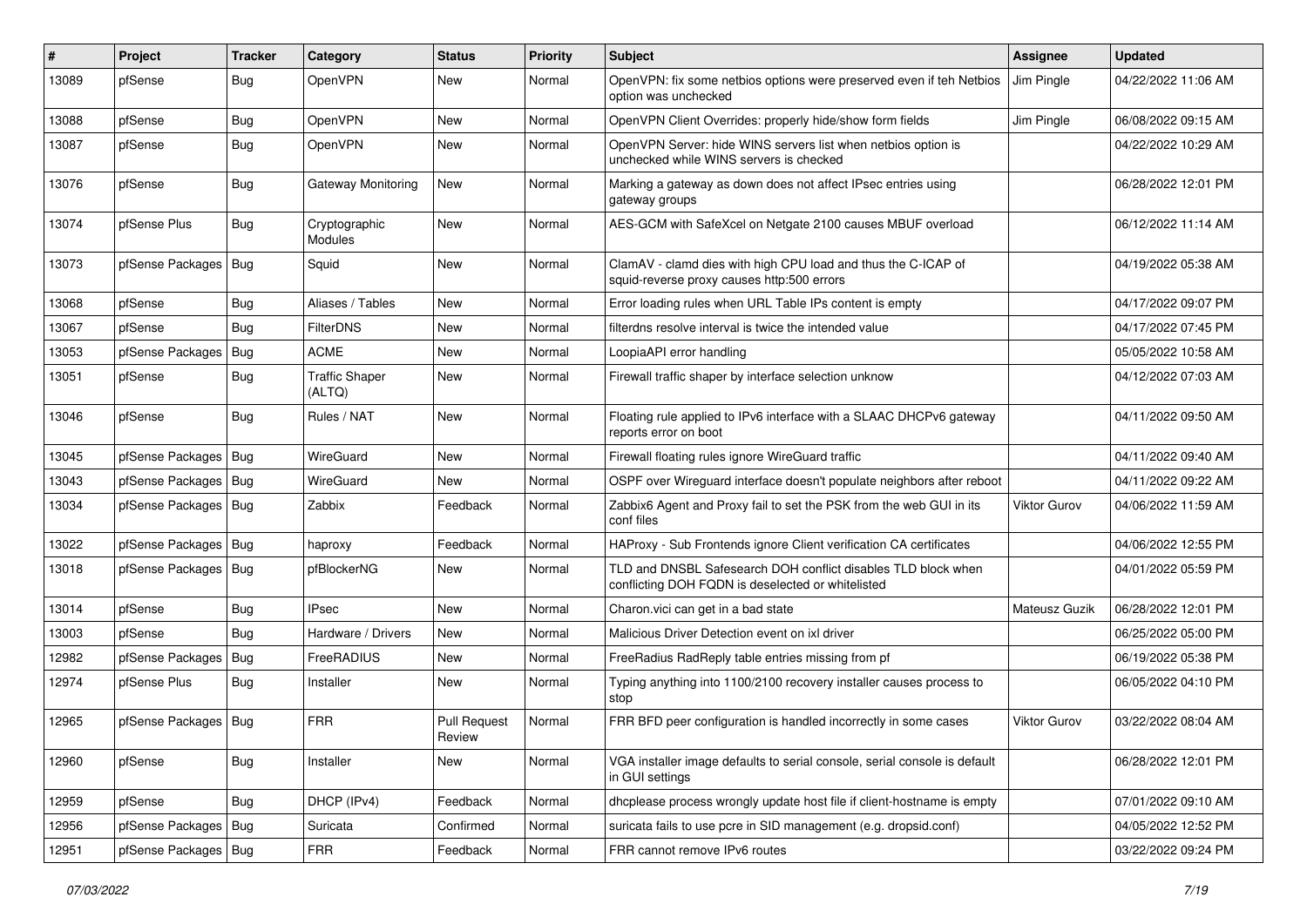| #     | Project                | <b>Tracker</b> | Category                                        | <b>Status</b>                 | <b>Priority</b> | <b>Subject</b>                                                                                        | <b>Assignee</b>       | <b>Updated</b>      |
|-------|------------------------|----------------|-------------------------------------------------|-------------------------------|-----------------|-------------------------------------------------------------------------------------------------------|-----------------------|---------------------|
| 12950 | pfSense                | <b>Bug</b>     | Routing                                         | New                           | Normal          | OpenVPN as default gateway does not get set at boot time                                              |                       | 04/09/2022 05:46 PM |
| 12947 | pfSense                | <b>Bug</b>     | DHCP (IPv6)                                     | <b>Pull Request</b><br>Review | Normal          | DHCP6 client does not take any action if the interface IPv6 address<br>changes during renewal         |                       | 06/28/2022 12:01 PM |
| 12942 | pfSense                | <b>Bug</b>     | Gateways                                        | New                           | Normal          | Code to kill states for old gateway when reconnecting an interface is<br>incorrect                    | Jim Pingle            | 06/28/2022 12:01 PM |
| 12938 | pfSense                | Bug            | <b>IPv6 Router</b><br>Advertisements<br>(RADVD) | <b>New</b>                    | Normal          | MaxRtrAdvInterval would allow stale DNS servers to be deleted faster                                  |                       | 03/12/2022 09:37 AM |
| 12927 | pfSense                | <b>Bug</b>     | OpenVPN                                         | <b>New</b>                    | Normal          | OpenVPN with OCSP enabled allows connections with revoked<br>certificates                             |                       | 03/24/2022 08:22 AM |
| 12926 | pfSense                | Bug            | Interfaces                                      | Feedback                      | Normal          | Changing LAGG type on CARP interfaces makes VIPs go to an "init"<br>State                             |                       | 03/10/2022 10:52 AM |
| 12924 | pfSense Packages   Bug |                | WireGuard                                       | New                           | Normal          | DNS Resolver WireGuard ACL Inconsistency                                                              | Christian<br>McDonald | 04/10/2022 10:36 AM |
| 12922 | pfSense                | Bug            | DHCP (IPv4)                                     | New                           | Normal          | Classless static routes received on DHCP WAN can override chosen<br>default gateway                   |                       | 03/28/2022 10:08 AM |
| 12920 | pfSense                | Bug            | Gateway Monitoring                              | <b>Pull Request</b><br>Review | Normal          | Gateway behavior differs when the gateway does not exist in config.xml                                | <b>Viktor Gurov</b>   | 06/28/2022 12:01 PM |
| 12916 | pfSense Packages       | Bug            | pfBlockerNG                                     | <b>New</b>                    | Normal          | pfBlockerNG-devel cron job does not trigger xmlrpc sync                                               | <b>Viktor Gurov</b>   | 04/11/2022 12:55 PM |
| 12907 | pfSense Packages       | Bug            | PIMD                                            | Feedback                      | Normal          | PIMD: Nonexistent interfaces should be hidden/disabled in pimd.conf<br>before bringing up the service |                       | 03/07/2022 03:51 PM |
| 12905 | pfSense                | Bug            | Web Interface                                   | <b>New</b>                    | Normal          | Add VLAN Re-assignment to Import Interface Mismatch Wizard                                            |                       | 03/07/2022 08:05 AM |
| 12899 | pfSense Packages       | <b>Bug</b>     | Suricata                                        | New                           | Normal          | Suricata doesn't honor Pass List                                                                      |                       | 03/04/2022 01:22 PM |
| 12888 | pfSense                | <b>Bug</b>     | Rules / NAT                                     | <b>New</b>                    | Normal          | pfSense sends un-NATed packets during OpenVPN startup                                                 |                       | 03/01/2022 03:13 PM |
| 12878 | pfSense                | Bug            | <b>Traffic Shaper</b><br>(ALTQ)                 | Incomplete                    | Normal          | Traffic shaping by interface, route queue bandwidth inbound, out by a<br>large factor.                |                       | 06/06/2022 07:03 AM |
| 12877 | pfSense                | Bug            | Dynamic DNS                                     | Feedback                      | Normal          | Cloudflare DynDNS fails to update more than two addresses                                             |                       | 05/29/2022 06:56 PM |
| 12875 | pfSense                | Bug            | Package System                                  | New                           | Normal          | Import zabbix-agent6 and zabbix-proxy6 from FreeBSD Ports                                             |                       | 05/28/2022 06:50 PM |
| 12869 | pfSense Packages   Bug |                | <b>BIND</b>                                     | Feedback                      | Normal          | Bind DNS Package AAAA filtering Broken on new ZFS Installs                                            | <b>Viktor Gurov</b>   | 03/09/2022 12:38 PM |
| 12857 | pfSense                | Bug            | Gateways                                        | <b>New</b>                    | Normal          | Firewall gateway goes away when making changes to Bridge0 device                                      |                       | 02/27/2022 11:20 AM |
| 12849 | pfSense                | Bug            | Operating System                                | New                           | Normal          | pfsync kernel crash on reboot                                                                         | Mateusz Guzik         | 02/22/2022 02:02 PM |
| 12845 | pfSense Packages   Bug |                | softflowd                                       | New                           | Normal          | softflowd wrong vlan tag                                                                              |                       | 02/21/2022 10:40 AM |
| 12829 | pfSense                | Bug            | <b>Traffic Shaper</b><br>(Limiters)             | Feedback                      | Normal          | Dummynet kernel module fails to load after upgrade.                                                   |                       | 03/17/2022 09:26 AM |
| 12828 | pfSense                | Bug            | Wireless                                        | New                           | Normal          | pfSense keeps crashing (Fatal trap 12: page fault while in kernel mode)                               |                       | 02/21/2022 07:55 AM |
| 12823 | pfSense                | Bug            | DHCP (IPv6)                                     | New                           | Normal          | Multiple DHCP6 WAN connections PPPoE interface 'defached' status                                      |                       | 02/18/2022 05:39 AM |
| 12822 | pfSense Packages       | Bug            | pfBlockerNG                                     | New                           | Normal          | IPv4 Source ASN format not working                                                                    |                       | 02/18/2022 10:47 AM |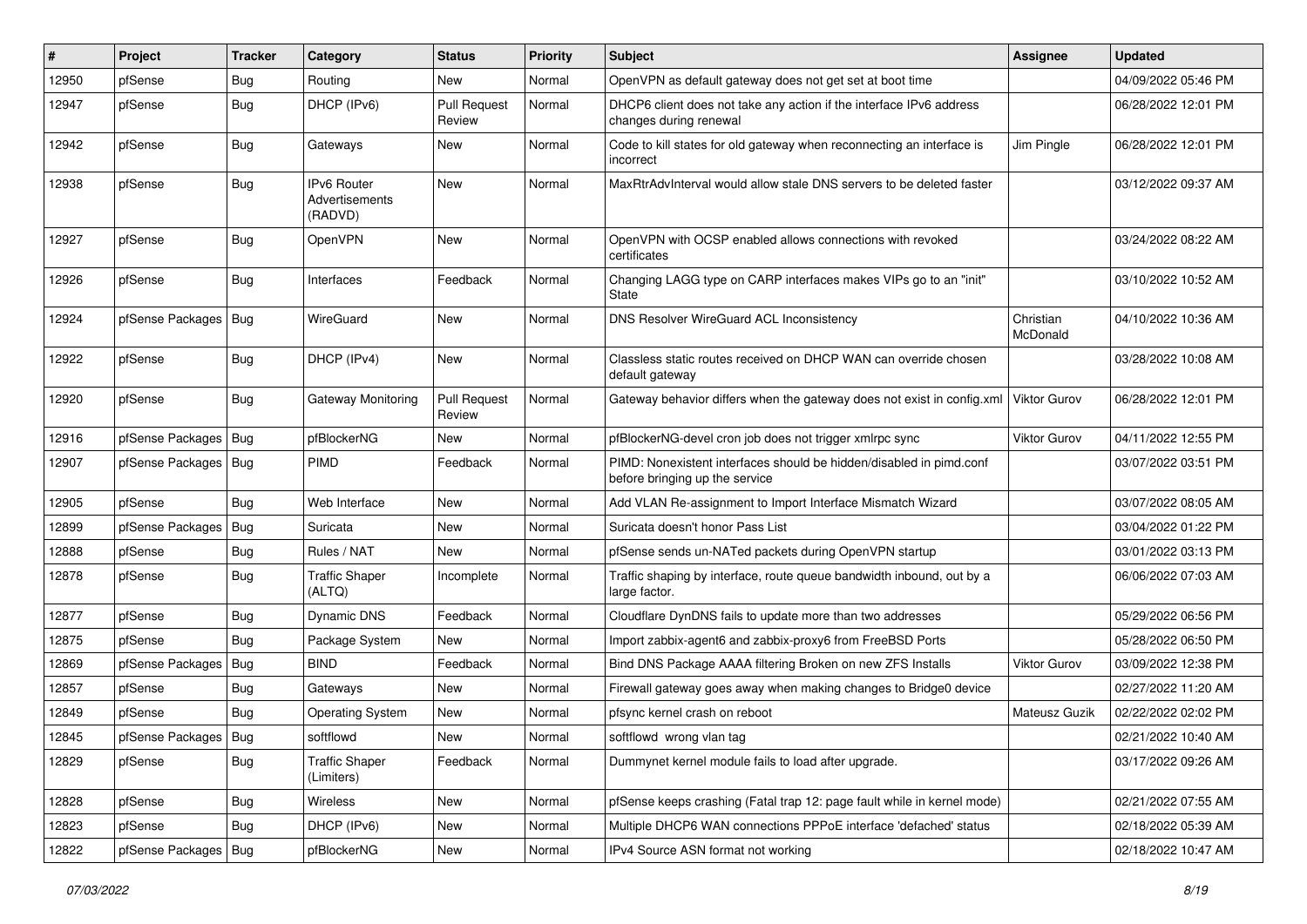| #     | <b>Project</b>         | <b>Tracker</b> | Category           | <b>Status</b>                 | Priority | <b>Subject</b>                                                                                                                                                          | Assignee              | <b>Updated</b>      |
|-------|------------------------|----------------|--------------------|-------------------------------|----------|-------------------------------------------------------------------------------------------------------------------------------------------------------------------------|-----------------------|---------------------|
| 12811 | pfSense                | Bug            | Gateway Monitoring | <b>New</b>                    | Normal   | Services are not restarted when PPP interfaces connect                                                                                                                  | Jim Pingle            | 06/30/2022 03:18 AM |
| 12797 | pfSense                | Bug            | UPnP/NAT-PMP       | <b>New</b>                    | Normal   | UPnP+STUN forms invalid outbound NAT rules using the external<br>address discovered from STUN                                                                           |                       | 02/15/2022 01:01 PM |
| 12796 | pfSense                | Bug            | Upgrade            | Confirmed                     | Normal   | 2.5.2 -> 2.6.0 upgrade segfaults if certain packages are installed.                                                                                                     |                       | 05/24/2022 07:43 AM |
| 12774 | pfSense                | <b>Bug</b>     | Backup / Restore   | <b>New</b>                    | Normal   | Picture widget image is not saved in backup                                                                                                                             |                       | 04/04/2022 04:48 AM |
| 12767 | pfSense Packages       | Bug            | Avahi              | <b>New</b>                    | Normal   | `Package radavahi-daemon does does not exist in current pfSense<br>version and it has been removed``` message on pfSense 2.7 restore                                    |                       | 02/07/2022 11:28 AM |
| 12764 | pfSense                | <b>Bug</b>     | Gateways           | <b>New</b>                    | Normal   | VTI gateway status is pending after assigning the VTI interface                                                                                                         |                       | 02/07/2022 05:41 AM |
| 12762 | pfSense                | Bug            | <b>IPsec</b>       | New                           | Normal   | IPsec keep alive check ignores Child SA Start Action                                                                                                                    | Viktor Gurov          | 02/07/2022 11:21 AM |
| 12760 | pfSense Packages       | Bug            | WireGuard          | <b>New</b>                    | Normal   | Link-local addresses disallowed on Wireguard interfaces                                                                                                                 | Christian<br>McDonald | 02/07/2022 03:50 AM |
| 12751 | pfSense Packages       | <b>Bug</b>     | <b>FRR</b>         | <b>New</b>                    | Normal   | Improve FRR route restoration after gateway events                                                                                                                      |                       | 02/06/2022 11:07 PM |
| 12747 | pfSense                | Bug            | Logging            | <b>New</b>                    | Normal   | System log is filled by sshguard                                                                                                                                        |                       | 06/30/2022 05:21 AM |
| 12742 | pfSense Packages   Bug |                | FreeRADIUS         | Feedback                      | Normal   | freeRADIUS virtual-server-default: modules dailycounter,<br>monthlycounter, noresetcounter, expire_on_login in authorize section<br>prevent virtual server from loading |                       | 03/01/2022 12:45 PM |
| 12740 | pfSense                | Bug            | FreeBSD            | Incomplete                    | Normal   | panic: esp input cb: Unexpected address family                                                                                                                          |                       | 01/27/2022 01:19 PM |
| 12737 | pfSense                | Bug            | Certificates       | <b>New</b>                    | Normal   | CApath is not defined by default in curl                                                                                                                                |                       | 06/28/2022 12:01 PM |
| 12730 | pfSense                | Bug            | Captive Portal     | New                           | Normal   | RADIUS accounting does not work if WAN is down                                                                                                                          |                       | 01/26/2022 05:13 AM |
| 12726 | pfSense                | <b>Bug</b>     | Authentication     | <b>New</b>                    | Normal   | LDAP select container button auto populate                                                                                                                              |                       | 01/25/2022 01:48 PM |
| 12720 | pfSense                | <b>Bug</b>     | Rules / NAT        | <b>Pull Request</b><br>Review | Normal   | Hide the "tag" field on non-floating tabs                                                                                                                               | Viktor Gurov          | 01/24/2022 03:11 PM |
| 12715 | pfSense                | <b>Bug</b>     | Authentication     | <b>New</b>                    | Normal   | Long system startup time when LDAP is configured and unavailable<br>during startup.                                                                                     | Christian<br>McDonald | 01/24/2022 05:50 AM |
| 12708 | pfSense                | Bug            | Aliases / Tables   | <b>New</b>                    | Normal   | alias with non resolving DNS entry breaks underlying pf table                                                                                                           |                       | 02/20/2022 06:13 PM |
| 12706 | pfSense Packages       | Bug            | pfBlockerNG        | Feedback                      | Normal   | pfBlockerNG and unbound does not work after switching /var to RAM<br>disk                                                                                               | Viktor Gurov          | 03/24/2022 10:47 AM |
| 12705 | pfSense                | <b>Bug</b>     | <b>IPsec</b>       | Incomplete                    | Normal   | ECDSA certificate does not work for IPSec VPN phase 1                                                                                                                   |                       | 01/24/2022 03:22 PM |
| 12683 | pfSense Packages       | Bug            | Snort              | Feedback                      | Normal   | snort get vpns list() does not include OpenVPN CSO                                                                                                                      | <b>Viktor Gurov</b>   | 02/15/2022 10:47 AM |
| 12673 | pfSense                | <b>Bug</b>     | Dashboard          | <b>Pull Request</b><br>Review | Normal   | Firewall Logs Widget fails to update at intervals below 5 seconds.                                                                                                      | Viktor Gurov          | 06/28/2022 12:01 PM |
| 12670 | pfSense Packages       | Bug            | <b>ACME</b>        | <b>New</b>                    | Normal   | ACME package writes credentials to system log                                                                                                                           | <b>Viktor Gurov</b>   | 03/07/2022 10:58 AM |
| 12667 | pfSense Packages   Bug |                | WireGuard          | <b>New</b>                    | Normal   | Firewall Crashed After Upgrading Wireguard                                                                                                                              |                       | 01/07/2022 09:18 AM |
| 12655 | pfSense Packages       | Bug            | Telegraf           | New                           | Normal   | telegraf, wireguard plugin failing                                                                                                                                      |                       | 12/30/2021 05:51 PM |
| 12648 | pfSense                | Bug            | Captive Portal     | <b>New</b>                    | Normal   | Undocumented variables 'listenporthttp' and 'listenporthttps'                                                                                                           |                       | 12/28/2021 10:44 AM |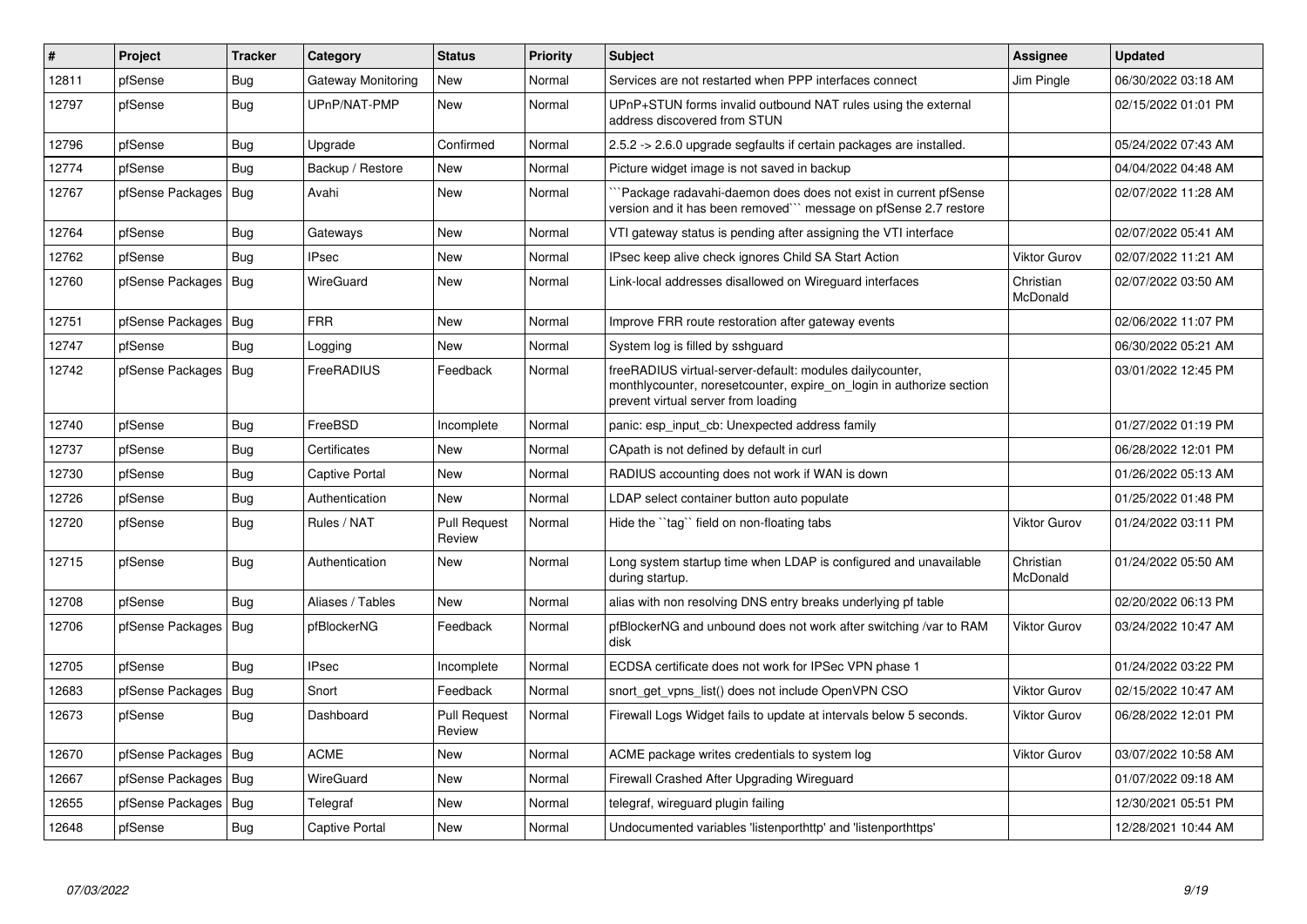| ∦     | Project                | Tracker    | Category                    | <b>Status</b>                 | <b>Priority</b> | Subject                                                                                                                          | <b>Assignee</b>     | <b>Updated</b>      |
|-------|------------------------|------------|-----------------------------|-------------------------------|-----------------|----------------------------------------------------------------------------------------------------------------------------------|---------------------|---------------------|
| 12645 | pfSense                | <b>Bug</b> | <b>IPsec</b>                | New                           | Normal          | `filterdns`` does not monitor remote IPsec gateways for IPv6 address<br>changes                                                  | Viktor Gurov        | 06/28/2022 12:01 PM |
| 12623 | pfSense Packages       | Bug        | <b>ACME</b>                 | New                           | Normal          | acme.sh package   DNS-ISPConfig settings                                                                                         | Viktor Gurov        | 03/10/2022 03:42 PM |
| 12612 | pfSense                | <b>Bug</b> | <b>DNS Resolver</b>         | New                           | Normal          | DNS Resolver is restarted during every "rc.newwanip" event                                                                       |                     | 06/28/2022 12:01 PM |
| 12563 | pfSense                | <b>Bug</b> | OpenVPN                     | New                           | Normal          | OpenVPN server doesn't support Framed-IPv6-Address RADIUS<br>attribute                                                           |                     | 12/03/2021 11:19 AM |
| 12552 | pfSense                | <b>Bug</b> | OpenVPN                     | New                           | Normal          | "Pull DNS" option within OpenVPN client does not cause pfSense to<br>use DNS servers assigned by remote OpenVPN server           |                     | 12/08/2021 08:45 AM |
| 12547 | pfSense                | <b>Bug</b> | <b>Operating System</b>     | Feedback                      | Normal          | unsheduled system reboot/crash                                                                                                   | Mateusz Guzik       | 12/01/2021 01:20 PM |
| 12543 | pfSense                | Bug        | Web Interface               | Feedback                      | Normal          | Deleteing a Outbound NAT rule gave me an empty rule and displayed<br>php error in UI.                                            |                     | 02/14/2022 04:36 AM |
| 12542 | pfSense                | <b>Bug</b> | <b>Virtual IP Addresses</b> | New                           | Normal          | Cannot assign a same IPv6 Link-Local address to different interfaces                                                             |                     | 11/25/2021 01:41 AM |
| 12538 | pfSense Packages       | <b>Bug</b> | PIMD                        | New                           | Normal          | PIMD sub-interface bug                                                                                                           |                     | 11/20/2021 09:44 PM |
| 12519 | pfSense                | <b>Bug</b> | Authentication              | <b>New</b>                    | Normal          | Fail authentication using special character in password via the LDAP<br>connector                                                |                     | 11/12/2021 07:39 AM |
| 12509 | pfSense                | <b>Bug</b> | OpenVPN                     | <b>New</b>                    | Normal          | Deffered authentication does not work with auth-gen-token<br>external-auth or pusk "auth-token"                                  |                     | 11/08/2021 04:01 AM |
| 12508 | pfSense                | <b>Bug</b> | <b>DHCP Relay</b>           | <b>New</b>                    | Normal          | DHCP Relay over VPN                                                                                                              |                     | 11/06/2021 11:25 AM |
| 12507 | pfSense Packages   Bug |            | softflowd                   | <b>Pull Request</b><br>Review | Normal          | Add support for bi-directional flows in softflowd                                                                                |                     | 11/11/2021 03:53 AM |
| 12506 | pfSense Packages       | Bug        | Suricata                    | Feedback                      | Normal          | Only selected instance is restarted on suppress list change                                                                      | <b>Viktor Gurov</b> | 12/01/2021 04:43 AM |
| 12504 | pfSense                | <b>Bug</b> | Interfaces                  | New                           | Normal          | BCM57412 NetXtreme-E 10Gb RDMA Ethernet controller issue                                                                         |                     | 11/05/2021 04:51 AM |
| 12483 | pfSense                | <b>Bug</b> | Configuration<br>Backend    | New                           | Normal          | GUI creates inconsistent config.xml                                                                                              |                     | 10/23/2021 06:48 AM |
| 12475 | pfSense Packages       | Bug        | OpenVPN Client<br>Export    | Feedback                      | Normal          | OpenVPN Client Export does not show certificate without private key                                                              | Jim Pingle          | 02/17/2022 08:24 AM |
| 12467 | pfSense                | <b>Bug</b> | <b>Captive Portal</b>       | <b>New</b>                    | Normal          | CP error on client disconnect after reboot                                                                                       |                     | 10/17/2021 05:35 AM |
| 12464 | pfSense                | <b>Bug</b> | Logging                     | <b>Pull Request</b><br>Review | Normal          | Syslog Auth messages are sent as Emergency Level                                                                                 |                     | 06/28/2022 12:01 PM |
| 12451 | pfSense                | Bug        | Virtual IP Addresses        | New                           | Normal          | deleteVIP() does not check RFC2136 Update Source                                                                                 |                     | 10/13/2021 10:06 AM |
| 12444 | pfSense Packages   Bug |            | ntop                        | New                           | Normal          | ntopng throws errors when viewing single host                                                                                    |                     | 10/11/2021 12:39 PM |
| 12436 | pfSense                | <b>Bug</b> | PPPoE Server                | New                           | Normal          | Pppoe server config gui does not allow setting of chap authentication,<br>and sets the network start address for allocation to 0 |                     | 10/21/2021 08:15 AM |
| 12423 | pfSense Packages   Bug |            | pfBlockerNG                 | Feedback                      | Normal          | Dashboard shows "SQLite database missing, Force Reload DNSBL to<br>recover!"                                                     |                     | 12/31/2021 01:06 PM |
| 12421 | pfSense                | <b>Bug</b> | Rules / NAT                 | New                           | Normal          | IPV6 limiter bug                                                                                                                 |                     | 10/02/2021 08:44 AM |
| 12414 | pfSense Packages   Bug |            | pfBlockerNG                 | Feedback                      | Normal          | DNSBL SafeSearch page displays input validation error if DoH / DoT<br>blocking is not enabled                                    |                     | 12/30/2021 02:49 PM |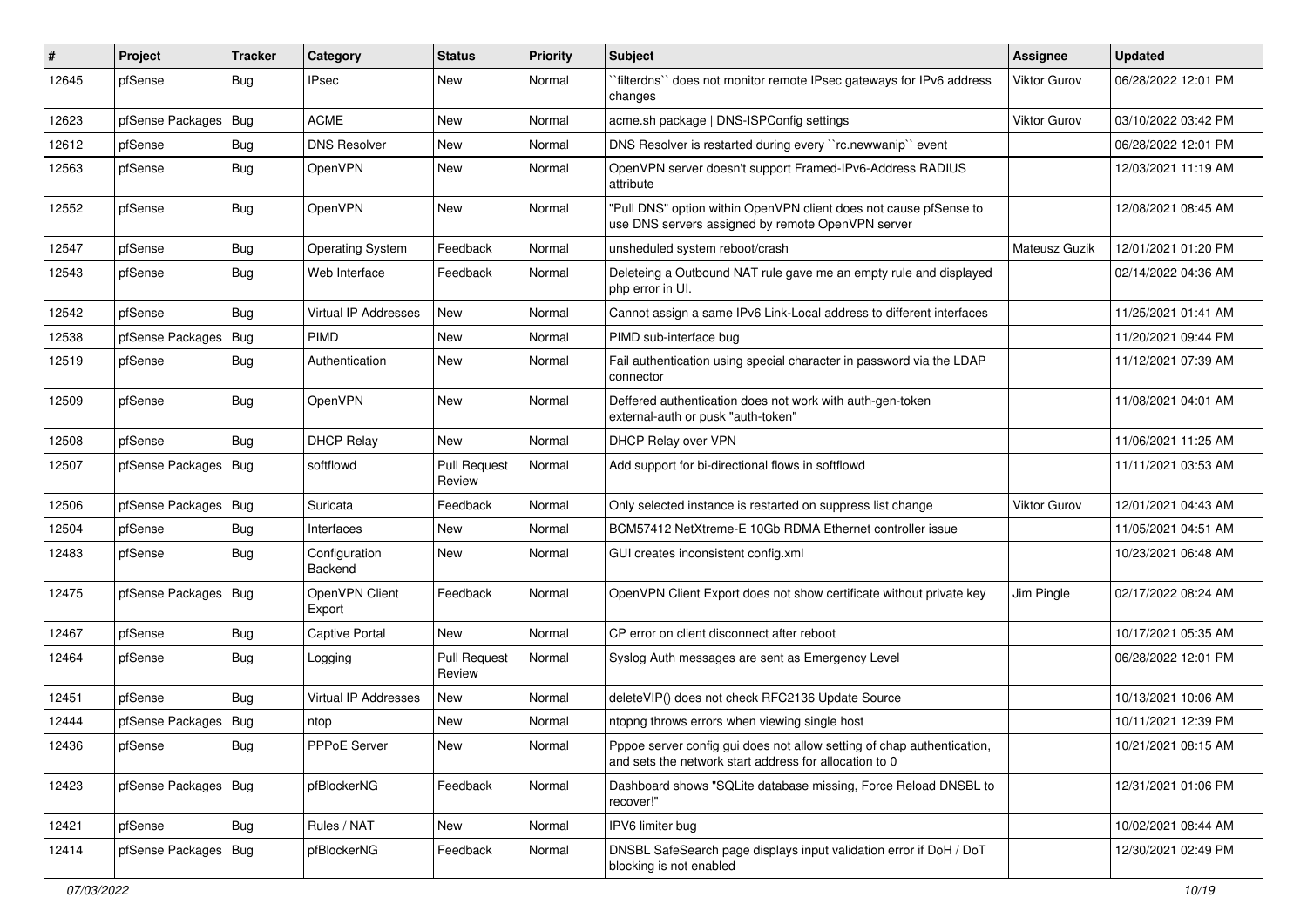| $\vert$ # | Project                | <b>Tracker</b> | Category                 | <b>Status</b>                 | <b>Priority</b> | Subject                                                                                              | <b>Assignee</b>     | <b>Updated</b>      |
|-----------|------------------------|----------------|--------------------------|-------------------------------|-----------------|------------------------------------------------------------------------------------------------------|---------------------|---------------------|
| 12401     | pfSense                | Bug            | <b>Traffic Graphs</b>    | New                           | Normal          | Traffic graphs with untagged and tagged VLAN on same interface                                       |                     | 09/23/2021 09:18 PM |
| 12385     | pfSense                | <b>Bug</b>     | Virtual IP Addresses     | <b>Pull Request</b><br>Review | Normal          | deleteVIP() does not check 1:1 NAT and Outbound NAT rules                                            | <b>Viktor Gurov</b> | 06/28/2022 12:01 PM |
| 12357     | pfSense                | Bug            | Captive Portal           | New                           | Normal          | Captive Portal popup Logout button loads full login page in popup when<br>clicked                    |                     | 10/27/2021 12:10 PM |
| 12338     | pfSense Packages       | Bug            | <b>RRD Summary</b>       | New                           | Normal          | RRD Summary does not report data on 3100                                                             |                     | 04/15/2022 02:54 PM |
| 12335     | pfSense                | <b>Bug</b>     | IPsec                    | New                           | Normal          | IPsec DNS inefficiency                                                                               | Jim Pingle          | 06/28/2022 12:01 PM |
| 12330     | pfSense Packages       | <b>Bug</b>     | pfBlockerNG              | Feedback                      | Normal          | pfBlockerNG devel creating invalid NAT rules on boot                                                 |                     | 04/21/2022 12:40 PM |
| 12322     | pfSense Packages       | Bug            | Suricata                 | Feedback                      | Normal          | Suricata creates invalid HOME NET entries                                                            | <b>Viktor Gurov</b> | 09/10/2021 11:42 AM |
| 12286     | pfSense Packages       | <b>Bug</b>     | FreeRADIUS               | New                           | Normal          | Add support for ntlm_auth in LDAP                                                                    |                     | 08/20/2021 08:27 AM |
| 12283     | pfSense                | Bug            | Authentication           | New                           | Normal          | LDAP/RADIUS authentication servers configuration does not allow<br>source IP address to be specified |                     | 08/20/2021 01:15 AM |
| 12260     | pfSense Packages       | <b>Bug</b>     | ntop                     | <b>New</b>                    | Normal          | Update popup and version missmatch?                                                                  |                     | 01/08/2022 05:53 AM |
| 12259     | pfSense                | Bug            | <b>Operating System</b>  | New                           | Normal          | Intel em NICs Suffering Performance Degradation on FreeBSD12                                         |                     | 02/25/2022 09:28 PM |
| 12258     | pfSense Packages       | <b>Bug</b>     | WireGuard                | Feedback                      | Normal          | Copy key buttons only work in HTTPS mode                                                             |                     | 02/03/2022 04:57 AM |
| 12249     | pfSense                | Bug            | Backup / Restore         | New                           | Normal          | HAProxy causing failed ACB backups                                                                   |                     | 11/15/2021 11:58 PM |
| 12225     | pfSense                | Bug            | Authentication           | <b>Pull Request</b><br>Review | Normal          | Group membership field is not needed for remote groups                                               | Viktor Gurov        | 06/28/2022 12:01 PM |
| 12206     | pfSense Packages       | Bug            | NET-SNMP                 | Feedback                      | Normal          | Certificate Manager page doesn't show Net-SNMP used certificates                                     | <b>Viktor Gurov</b> | 12/30/2021 09:40 AM |
| 12188     | pfSense Packages       | Bug            | OpenVPN Client<br>Export | New                           | Normal          | client export breaks multi remote configurations                                                     |                     | 10/02/2021 05:58 PM |
| 12167     | pfSense Packages       | Bug            | FRR                      | Feedback                      | Normal          | BGP TCP setkey not set if neighbor is in peer group                                                  | <b>Viktor Gurov</b> | 09/16/2021 09:38 AM |
| 12144     | pfSense                | Bug            | <b>Operating System</b>  | In Progress                   | Normal          | Bug in "df -t" filtering if two filesystems use the same mountpoint                                  | Mateusz Guzik       | 09/10/2021 10:07 AM |
| 12130     | pfSense Packages       | Bug            | Zeek                     | <b>New</b>                    | Normal          | Zeek fails to start                                                                                  |                     | 07/15/2021 02:00 AM |
| 12126     | pfSense Packages       | <b>Bug</b>     | FreeRADIUS               | New                           | Normal          | freeradius3 0.15.7 31                                                                                |                     | 10/11/2021 08:21 AM |
| 12122     | pfSense                | <b>Bug</b>     | Web Interface            | New                           | Normal          | Perform greedy actions asychronously                                                                 |                     | 07/10/2021 01:10 PM |
| 12114     | pfSense Packages       | <b>Bug</b>     | syslog-ng                | Feedback                      | Normal          | syslog-ng only binds to the last specified interface                                                 |                     | 04/21/2022 12:40 PM |
| 12101     | pfSense Packages       | <b>Bug</b>     | arpwatch                 | Assigned                      | Normal          | ArpWatch Suppression Mac for "flip-flop" not suppressing                                             | <b>Viktor Gurov</b> | 10/09/2021 07:19 PM |
| 12095     | pfSense                | Bug            | Authentication           | New                           | Normal          | Memory leak in pcscd                                                                                 |                     | 06/01/2022 01:01 PM |
| 12084     | pfSense Packages   Bug |                | <b>FRR</b>               | New                           | Normal          | libfrr.so.0 error on SG-1100                                                                         |                     | 06/26/2021 08:22 AM |
| 12079     | pfSense                | Bug            | <b>IGMP Proxy</b>        | New                           | Normal          | IGMPProxy: kernel panic, Sleeping thread owns a non-sleepable lock                                   | Mateusz Guzik       | 06/28/2022 12:01 PM |
| 12073     | pfSense Packages       | Bug            | NET-SNMP                 | Feedback                      | Normal          | netsnmptrapd.conf syntax is wrong                                                                    |                     | 04/21/2022 12:40 PM |
| 12056     | pfSense                | Bug            | Logging                  | New                           | Normal          | Filterlog says "Unknown Option %u"                                                                   |                     | 06/18/2021 05:51 AM |
| 12036     | pfSense Packages       | Bug            | Zabbix                   | Feedback                      | Normal          | Certificate Manager page do not show Zabbix used certificates                                        | Viktor Gurov        | 07/15/2021 11:46 AM |
| 12033     | pfSense Packages   Bug |                | pfBlockerNG              | New                           | Normal          | maxmindb and _sqlite3 modules not found                                                              |                     | 10/01/2021 04:42 AM |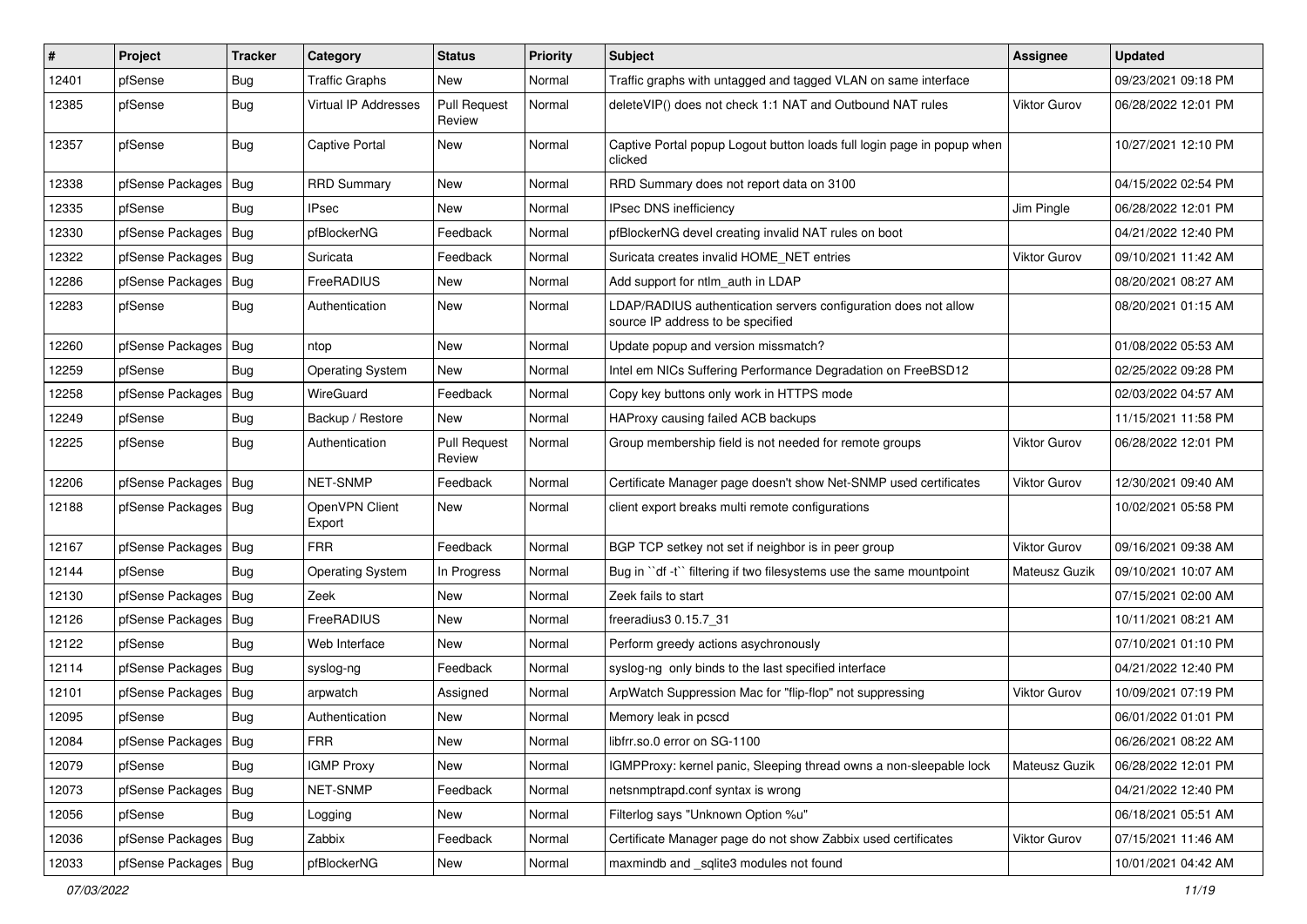| $\vert$ # | Project                | <b>Tracker</b> | Category                    | <b>Status</b> | <b>Priority</b> | <b>Subject</b>                                                                                           | <b>Assignee</b>     | <b>Updated</b>      |
|-----------|------------------------|----------------|-----------------------------|---------------|-----------------|----------------------------------------------------------------------------------------------------------|---------------------|---------------------|
| 12009     | pfSense Packages       | Bug            | Zabbix                      | New           | Normal          | Zabbix Agent starts twice by /etc/rc.start packages                                                      |                     | 06/08/2021 01:35 AM |
| 11997     | pfSense Packages   Bug |                | <b>IPsec Profile Wizard</b> | <b>New</b>    | Normal          | Add Support for Android Strongswan Profiles in the Profile Wizard                                        | Jim Pingle          | 07/10/2021 07:51 PM |
| 11980     | pfSense Packages   Bug |                | FreeRADIUS                  | Feedback      | Normal          | EAP does not work with SQL backend                                                                       |                     | 07/21/2021 07:24 AM |
| 11970     | pfSense Packages   Bug |                | Coreboot                    | New           | Normal          | Netgate Firmware Upgrade Doesn't Work on XG-2758                                                         |                     | 04/21/2022 12:39 PM |
| 11961     | pfSense Packages   Bug |                | <b>FRR</b>                  | Feedback      | Normal          | FRR OSPF add unwanted area 0 authentication to router ospf                                               | Viktor Gurov        | 09/16/2021 10:25 PM |
| 11960     | pfSense                | <b>Bug</b>     | <b>Gateway Monitoring</b>   | Feedback      | Normal          | Gateway Monitoring Traffic Goes Out Default Gateway                                                      |                     | 12/20/2021 05:43 AM |
| 11953     | pfSense                | Bug            | <b>IGMP Proxy</b>           | New           | Normal          | XG-1541 crashes when igmpproxy is enabled and network interfaces<br>status change                        |                     | 05/24/2021 04:55 PM |
| 11937     | pfSense Packages   Bug |                | haproxy                     | Feedback      | Normal          | HAproxy "Use Client-IP" option breaks Captive Portal                                                     | <b>Viktor Gurov</b> | 06/22/2021 08:48 AM |
| 11925     | pfSense                | Bug            | OpenVPN                     | <b>New</b>    | Normal          | Calling-Station-Id always set to WAN IP                                                                  |                     | 05/14/2021 09:27 AM |
| 11898     | pfSense Packages   Bug |                | apcupsd                     | New           | Normal          | PHP error from apcupsd dashboard widget                                                                  |                     | 05/07/2021 09:12 AM |
| 11872     | pfSense                | Bug            | Interfaces                  | <b>New</b>    | Normal          | gif interfaces reporting incorrect traffic counters                                                      |                     | 12/30/2021 04:00 AM |
| 11848     | pfSense Packages       | Bug            | Squid                       | New           | Normal          | Issue with squid cache download speed                                                                    |                     | 04/23/2021 09:30 PM |
| 11847     | pfSense Packages   Bug |                | <b>FRR</b>                  | Feedback      | Normal          | Filters not applied to PEER Groups                                                                       | Viktor Gurov        | 07/30/2021 07:45 PM |
| 11841     | pfSense Packages   Bug |                | <b>FRR</b>                  | <b>New</b>    | Normal          | FRR access lists default bahavior changed to permit by default                                           |                     | 04/22/2021 09:52 AM |
| 11836     | pfSense Packages   Bug |                | <b>FRR</b>                  | Assigned      | Normal          | FRR ACCEPTFILTER unstable                                                                                | Viktor Gurov        | 02/14/2022 07:20 AM |
| 11835     | pfSense Packages   Bug |                | <b>FRR</b>                  | <b>New</b>    | Normal          | FRR OSPF redistributed connected routes disappearing                                                     |                     | 04/22/2021 07:11 AM |
| 11802     | pfSense Packages   Bug |                | FreeRADIUS                  | New           | Normal          | FreeRADIUS sync                                                                                          |                     | 05/10/2021 04:18 AM |
| 11797     | pfSense Packages   Bug |                | Status Traffic Totals       | New           | Normal          | Traffic Totals lost upon reboot when using a ramdisk for /var and /tmp                                   | John Cornwell       | 04/10/2021 06:27 PM |
| 11786     | pfSense                | Bug            | Services                    | New           | Normal          | SSH incomplete setup and startup fail while recovering XML backup in<br>a fresh install of pfSense 2.5.0 |                     | 04/17/2021 01:36 PM |
| 11778     | pfSense                | Bug            | OpenVPN                     | New           | Normal          | OpenVPN uses 100% CPU after experiencing packet loss                                                     |                     | 02/28/2022 07:38 AM |
| 11770     | pfSense Plus           | Bug            | Hardware / Drivers          | <b>New</b>    | Normal          | Pantech UML295 USB Modem No Longer Functional                                                            |                     | 04/01/2021 11:28 AM |
| 11763     | pfSense Packages       | Bug            | Status Monitoring           | New           | Normal          | Traffic graphs refresh issue                                                                             |                     | 05/03/2021 09:44 AM |
| 11761     | pfSense                | Bug            | L2TP                        | <b>New</b>    | Normal          | L2TP/IPsec VPN : PPP LCP negotiation occurs before user<br>authentication                                |                     | 03/31/2021 04:52 AM |
| 11759     | pfSense                | <b>Bug</b>     | Dashboard                   | <b>New</b>    | Normal          | Traffic graphs on dashboard double upload on pppoe links                                                 |                     | 12/30/2021 04:00 AM |
| 11756     | pfSense Packages   Bug |                | haproxy                     | Feedback      | Normal          | HaProxy does not transfer backend states during reload                                                   | Viktor Gurov        | 07/14/2021 01:21 PM |
| 11746     | pfSense Packages   Bug |                | FreeRADIUS                  | Feedback      | Normal          | Second LDAP server configuration misses the ipaNThash control<br>attribute                               | <b>Viktor Gurov</b> | 07/14/2021 01:44 PM |
| 11742     | pfSense Packages   Bug |                | Suricata                    | New           | Normal          | Blocking / Unblocking is not working correctly.                                                          |                     | 09/01/2021 11:08 AM |
| 11731     | pfSense                | <b>Bug</b>     | Hardware / Drivers          | New           | Normal          | Missing support for Realtek USB NICs                                                                     |                     | 03/30/2021 04:32 AM |
| 11730     | pfSense                | Bug            | Web Interface               | New           | Normal          | Improve visibility of option selections in dark themes                                                   |                     | 03/25/2021 09:38 PM |
| 11724     | pfSense                | <b>Bug</b>     | Package System              | New           | Normal          | Packages unexpectedly removed when changing update branches                                              |                     | 03/29/2021 08:09 AM |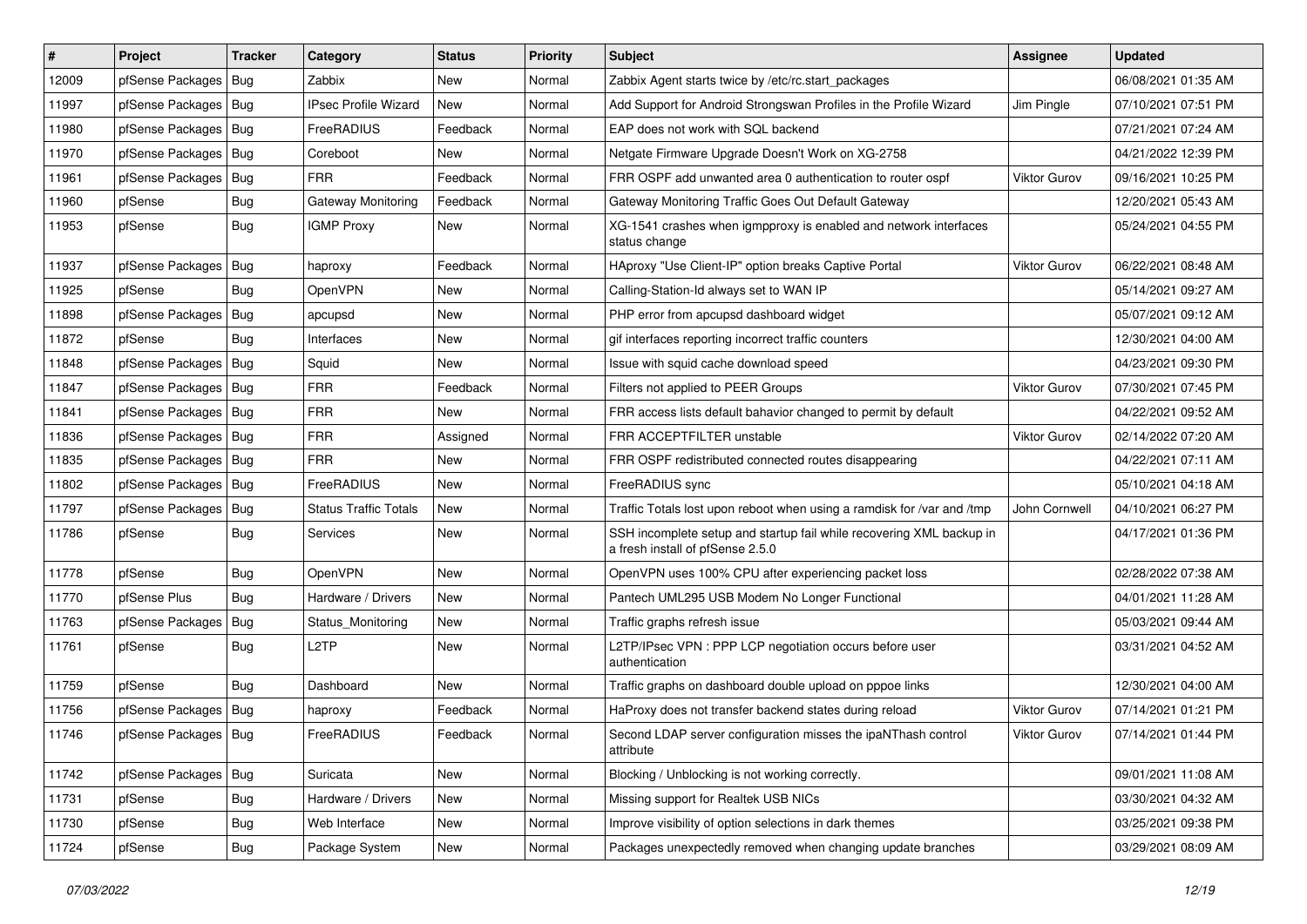| $\#$  | Project                | <b>Tracker</b> | Category       | <b>Status</b> | <b>Priority</b> | <b>Subject</b>                                                                                                                                                                                  | <b>Assignee</b>     | <b>Updated</b>      |
|-------|------------------------|----------------|----------------|---------------|-----------------|-------------------------------------------------------------------------------------------------------------------------------------------------------------------------------------------------|---------------------|---------------------|
| 11717 | pfSense                | Bug            | Rules / NAT    | New           | Normal          | Incorrect port forwarding rules if Destination port alias is not equal to<br>Redirect target port alias                                                                                         |                     | 03/22/2021 06:06 AM |
| 11715 | pfSense                | Bug            | OpenVPN        | New           | Normal          | OpenVPN MTU                                                                                                                                                                                     |                     | 03/22/2021 01:35 AM |
| 11693 | pfSense Packages   Bug |                | <b>FRR</b>     | Feedback      | Normal          | IPv6 static routing fails                                                                                                                                                                       | <b>Viktor Gurov</b> | 04/26/2022 08:50 AM |
| 11681 | pfSense Packages       | Bug            | <b>FRR</b>     | Feedback      | Normal          | FRR generates invalid BFD configuration after removing interfaces                                                                                                                               | <b>Viktor Gurov</b> | 07/14/2021 04:40 PM |
| 11666 | pfSense                | Bug            | Logging        | <b>New</b>    | Normal          | GUI Firewall log search not parsing filter.log beyond hard coded limit                                                                                                                          |                     | 03/12/2021 11:38 AM |
| 11657 | pfSense                | Bug            | Interfaces     | <b>New</b>    | Normal          | netmap_ring_reinit error                                                                                                                                                                        |                     | 03/18/2021 10:32 PM |
| 11641 | pfSense                | Bug            | Interfaces     | New           | Normal          | On xn based interfaces without the VLANMTU flag the first VLAN tag<br>defined does not follow the parent interface MTU settings. All<br>subsequent VLAN tags follow the parent interface's MTU. |                     | 03/09/2021 06:42 PM |
| 11626 | pfSense Plus           | Bug            | Authentication | New           | Normal          | Google LDAP connection failed due to lack of SNI for TLS 1.3                                                                                                                                    | Luiz Souza          | 06/27/2022 07:23 AM |
| 11619 | pfSense                | Bug            | Upgrade        | <b>New</b>    | Normal          | Unable to upgrade 2.4.4-p3 to 2.5/21.02-p1                                                                                                                                                      |                     | 08/15/2021 10:00 AM |
| 11610 | pfSense Packages       | Bug            | NET-SNMP       | <b>New</b>    | Normal          | NET-SNMP is not setting the correct permissions on AgentX                                                                                                                                       |                     | 06/28/2021 07:54 AM |
| 11592 | pfSense Packages       | <b>Bug</b>     | node exporter  | <b>New</b>    | Normal          | Node exporter can not read system statistics                                                                                                                                                    |                     | 10/15/2021 09:37 PM |
| 11556 | pfSense                | Bug            | Rules / NAT    | New           | Normal          | Kill all states associated with a NAT address                                                                                                                                                   |                     | 03/19/2021 10:29 AM |
| 11548 | pfSense                | Bug            | Rules / NAT    | New           | Normal          | "rule expands to no valid combination" error from port forward<br>automatic rule mixing IPv4 and IPv6 elements                                                                                  |                     | 02/27/2021 03:18 PM |
| 11541 | pfSense                | Bug            | OpenVPN        | <b>New</b>    | Normal          | OpenVPN status does not work properly when set to TCP and<br>Concurrent Connections = 1                                                                                                         |                     | 03/02/2021 02:27 PM |
| 11539 | pfSense                | Bug            | <b>IPsec</b>   | Feedback      | Normal          | Mobile IPsec "split include" value of 0.0.0.0/0 causes some clients to<br>fail                                                                                                                  | Jim Pingle          | 06/28/2022 12:01 PM |
| 11525 | pfSense Packages       | Bug            | Suricata       | <b>New</b>    | Normal          | pfsense 2.5.0 release version for vlan issue to suricata                                                                                                                                        |                     | 11/11/2021 08:16 AM |
| 11522 | pfSense Packages       | Bug            | Zabbix         | New           | Normal          | fping6 error                                                                                                                                                                                    |                     | 02/24/2021 07:13 AM |
| 11515 | pfSense Packages       | Bug            | node exporter  | Feedback      | Normal          | node exporter 0.18.1 1 - Unable to interact or start the service from<br>web ui                                                                                                                 | Viktor Gurov        | 07/14/2021 12:37 PM |
| 11503 | pfSense                | Bug            | OpenVPN        | <b>New</b>    | Normal          | Using multiple authentication backends on an OpenVPN server fails                                                                                                                               |                     | 02/23/2021 12:23 PM |
| 11491 | pfSense Packages       | Bug            | haproxy        | Feedback      | Normal          | haproxy-devel v0.62 2 - startup error 'httpchk'                                                                                                                                                 | <b>Viktor Gurov</b> | 06/22/2021 08:46 AM |
| 11479 | pfSense Packages       | Bug            | snmptt         | New           | Normal          | snmptt 1.4.2 does not work in daemon mode                                                                                                                                                       |                     | 02/20/2021 04:37 PM |
| 11477 | pfSense Packages       | Bug            | <b>FRR</b>     | Feedback      | Normal          | FRR does not recognize some BFD options                                                                                                                                                         | <b>Viktor Gurov</b> | 02/26/2021 10:52 PM |
| 11473 | pfSense                | <b>Bug</b>     | Web Interface  | New           | Normal          | System Activity shows invalid data on SG-3100                                                                                                                                                   |                     | 02/19/2021 08:12 PM |
| 11434 | pfSense Packages   Bug |                | squidguard     | Feedback      | Normal          | SquidGuard over 1.16.18_11                                                                                                                                                                      |                     | 04/21/2022 12:40 PM |
| 11430 | pfSense                | Bug            | Interfaces     | New           | Normal          | PHP console spam after Assigning Interfaces                                                                                                                                                     |                     | 10/09/2021 10:37 AM |
| 11429 | pfSense                | <b>Bug</b>     | Web Interface  | New           | Normal          | System Log / Settings form activates "Reset Log Files" button on enter                                                                                                                          |                     | 10/28/2021 01:35 PM |
| 11414 | pfSense Packages       | Bug            | pfBlockerNG    | New           | Normal          | Enabling feed "Public_DNS4_all" breaks some Google services                                                                                                                                     |                     | 02/13/2021 02:46 AM |
| 11412 | pfSense                | Bug            | Interfaces     | New           | Normal          | LLDPD Package Doesn't Work with Switchports                                                                                                                                                     |                     | 02/12/2021 08:12 PM |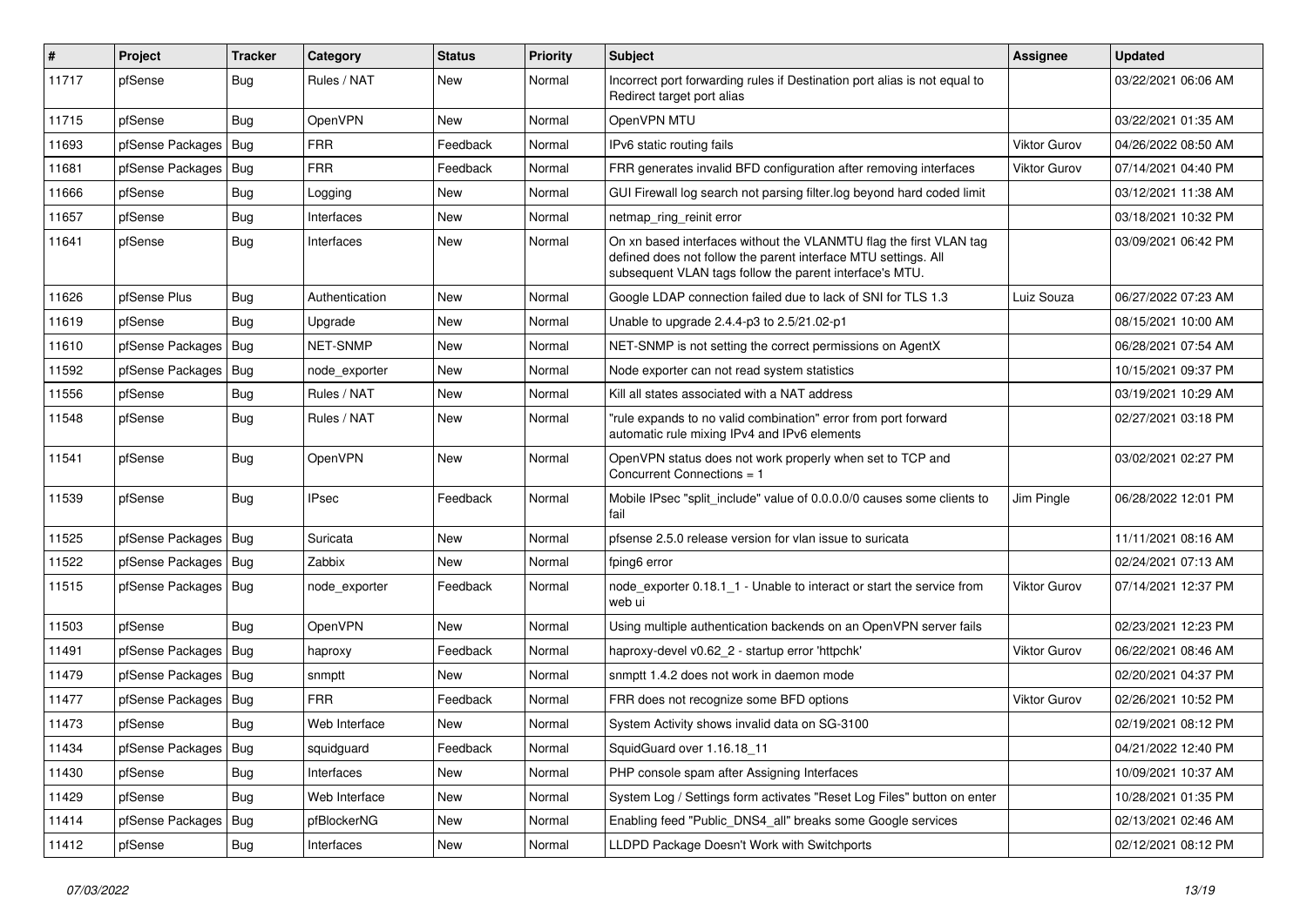| $\pmb{\#}$ | Project                | <b>Tracker</b> | Category                            | <b>Status</b>                 | <b>Priority</b> | <b>Subject</b>                                                                                                         | <b>Assignee</b>     | <b>Updated</b>      |
|------------|------------------------|----------------|-------------------------------------|-------------------------------|-----------------|------------------------------------------------------------------------------------------------------------------------|---------------------|---------------------|
| 11404      | pfSense Packages       | i Bug          | FRR                                 | Feedback                      | Normal          | Incorrect prefix/access lists migration on update                                                                      | Viktor Gurov        | 02/18/2021 09:49 AM |
| 11398      | pfSense Packages       | Bug            | pfBlockerNG                         | <b>New</b>                    | Normal          | pfBlocker upgrade hangs forever                                                                                        |                     | 04/21/2022 12:39 PM |
| 11388      | pfSense Packages       | Bug            | FreeRADIUS                          | Feedback                      | Normal          | Captive Portal authentication error with MySQL backend                                                                 | <b>Viktor Gurov</b> | 02/10/2021 08:54 AM |
| 11377      | pfSense Packages   Bug |                | <b>FRR</b>                          | <b>Pull Request</b><br>Review | Normal          | <b>FRR</b> deinstall                                                                                                   |                     | 03/10/2021 08:21 AM |
| 11375      | pfSense Packages       | Bug            | apcupsd                             | <b>New</b>                    | Normal          | UPS Type <blank> for USB APC</blank>                                                                                   |                     | 02/26/2021 11:10 AM |
| 11363      | pfSense                | Bug            | Installer                           | <b>New</b>                    | Normal          | Clean Install 2.5.0 fails due to hardware incompability                                                                |                     | 02/04/2021 11:06 AM |
| 11345      | pfSense Packages       | Bug            | <b>FRR</b>                          | Feedback                      | Normal          | FRR-OSPF - No "prefix-list" possible                                                                                   | Jim Pingle          | 02/04/2021 11:03 PM |
| 11335      | pfSense                | Bug            | Interfaces                          | New                           | Normal          | Spoofing the MAC on a LAGG interface does not work for some NIC<br>types.                                              |                     | 01/29/2021 09:10 AM |
| 11331      | pfSense Packages       | Bug            | FreeRADIUS                          | Feedback                      | Normal          | FreeRADIUS latest package upgrade broke Plain Mac Authentication                                                       | <b>Viktor Gurov</b> | 01/30/2021 10:08 AM |
| 11296      | pfSense                | Bug            | Routing                             | <b>New</b>                    | Normal          | Static route targets may still reachable via default route when the<br>gateway they should route through is down       | Viktor Gurov        | 06/28/2022 12:01 PM |
| 11274      | pfSense Packages       | Bug            | ntop                                | Feedback                      | Normal          | ntopng https web server does not present full certificate chain                                                        | Viktor Gurov        | 01/28/2021 09:51 AM |
| 11268      | pfSense                | Bug            | Web Interface                       | <b>New</b>                    | Normal          | Cookie named 'id' prevents Edit form fields being set properly                                                         |                     | 09/03/2021 06:16 AM |
| 11261      | pfSense Packages       | Bug            | pfBlockerNG                         | New                           | Normal          | pfBlockerNG ASN numbers in IPv4 (/IPv6) Custom_List generate<br>error(s) "Invalid numeric literal at line 1, column 7" |                     | 01/28/2021 08:34 AM |
| 11235      | pfSense Packages       | Bug            | Filer                               | <b>New</b>                    | Normal          | Filer run script when "state" unchanged                                                                                |                     | 01/08/2021 07:24 AM |
| 11232      | pfSense                | Bug            | <b>Operating System</b>             | New                           | Normal          | Fix pfSense fsync                                                                                                      |                     | 01/08/2021 08:53 AM |
| 11204      | pfSense Packages       | Bug            | NET-SNMP                            | Feedback                      | Normal          | Fix net-snmp logging to syslog                                                                                         | Jim Pingle          | 03/19/2021 05:10 AM |
| 11203      | pfSense                | Bug            | Certificates                        | New                           | Normal          | certificate manager very slow                                                                                          |                     | 12/31/2020 11:57 AM |
| 11192      | pfSense                | Bug            | <b>Traffic Shaper</b><br>(Limiters) | Feedback                      | Normal          | Using Limiters causes out of order packets within one TCP or UDP flow                                                  |                     | 01/06/2021 12:09 AM |
| 11185      | pfSense Packages       | <b>Bug</b>     | ntop                                | Feedback                      | Normal          | Redis service stopping before NtopNg                                                                                   |                     | 04/21/2022 12:40 PM |
| 11184      | pfSense                | Bug            | FreeBSD                             | New                           | Normal          | PF: State policy cannot be configurable                                                                                |                     | 02/09/2021 02:43 AM |
| 11182      | pfSense Packages       | Bug            | <b>NRPE</b>                         | <b>New</b>                    | Normal          | NRPE in HA syncs the bind IP                                                                                           |                     | 12/01/2021 02:15 AM |
| 11180      | pfSense Packages       | Bug            | Filer                               | Feedback                      | Normal          | Filer run action for files on sync that wan't been modified                                                            | <b>Viktor Gurov</b> | 01/08/2021 07:27 AM |
| 11177      | pfSense                | Bug            | <b>Dynamic DNS</b>                  | New                           | Normal          | DDNSv6 not using Check IP Services                                                                                     |                     | 12/21/2020 05:02 AM |
| 11174      | pfSense                | Bug            | <b>Traffic Shaper</b><br>(ALTQ)     | Feedback                      | Normal          | Incorrect traffic shaping on pppoe interface                                                                           |                     | 12/21/2020 11:21 PM |
| 11149      | pfSense                | <b>Bug</b>     | <b>DHCP Relay</b>                   | New                           | Normal          | DHCP relay won't start with DHCP server behind gateway                                                                 |                     | 03/22/2021 05:13 AM |
| 11147      | pfSense                | <b>Bug</b>     | Dynamic DNS                         | New                           | Normal          | Domeneshop DynDNS IPv4 and IPv6                                                                                        |                     | 12/09/2020 11:47 PM |
| 11110      | pfSense                | Bug            | Backup / Restore                    | New                           | Normal          | Backup file should be checked before restoring a specific area                                                         |                     | 12/05/2020 02:50 PM |
| 11098      | pfSense Packages   Bug |                | Backup                              | Feedback                      | Normal          | Backup Files and Directories plugin crashes firewall if /root specified as<br>backup location                          | Viktor Gurov        | 07/02/2022 08:41 PM |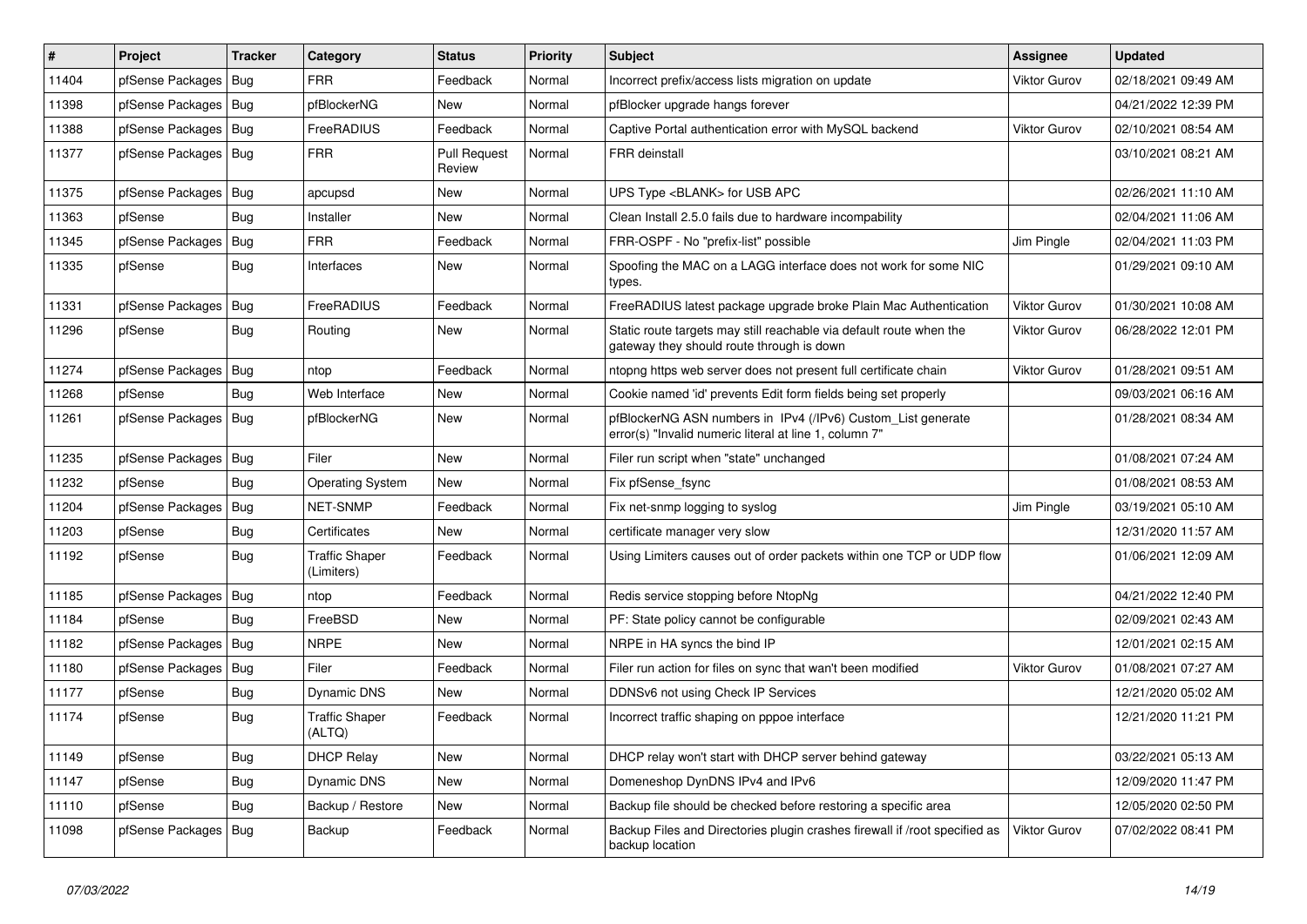| #     | Project                | <b>Tracker</b> | Category                        | <b>Status</b> | <b>Priority</b> | Subject                                                                                                                          | Assignee            | <b>Updated</b>      |
|-------|------------------------|----------------|---------------------------------|---------------|-----------------|----------------------------------------------------------------------------------------------------------------------------------|---------------------|---------------------|
| 11091 | pfSense                | <b>Bug</b>     | Interfaces                      | New           | Normal          | Interfaces set as disabled in the configuration have an UP status in the<br>operating system at boot                             | Viktor Gurov        | 06/28/2022 12:01 PM |
| 11054 | pfSense Packages       | Bug            | FreeRADIUS                      | Assigned      | Normal          | Check Client Certificate CN not working as described                                                                             | <b>Viktor Gurov</b> | 12/14/2021 07:22 AM |
| 11040 | pfSense Packages   Bug |                | pfBlockerNG                     | New           | Normal          | pfb filter core faults when clearing firewall log                                                                                |                     | 11/07/2020 01:44 PM |
| 11036 | pfSense Packages       | Bug            | haproxy                         | New           | Normal          | <b>HAproxy ACL</b>                                                                                                               |                     | 02/11/2022 11:27 AM |
| 10990 | pfSense Packages       | Bug            | <b>NET-SNMP</b>                 | Feedback      | Normal          | net-snmp IPv6 listen address needs to be wrapped in square brackets                                                              |                     | 03/19/2021 05:09 AM |
| 10980 | pfSense                | Bug            | <b>Operating System</b>         | New           | Normal          | rc.local is executed at login by rc.initial, and not at boot time.                                                               |                     | 10/19/2020 09:39 AM |
| 10936 | pfSense Packages       | Bug            | haproxy                         | Feedback      | Normal          | both haproxy/haproxy-devel non-existent option lb-agent-chk                                                                      |                     | 04/21/2022 12:40 PM |
| 10935 | pfSense Packages       | Bug            | <b>FRR</b>                      | New           | Normal          | FRR 0.6.7-6 - BGPD service recycled IPv6 without Route Map                                                                       |                     | 12/30/2020 05:00 PM |
| 10900 | pfSense Packages   Bug |                | Backup                          | Feedback      | Normal          | /packages/backup/backup.php?a=download&t=backup HTTP 504, or<br>Sends PHP Error Message as ASCII/Text file Named pfsense.bak.tgz |                     | 04/05/2022 01:51 AM |
| 10875 | pfSense                | Bug            | Gateways                        | New           | Normal          | PPP periodic reset does not fully restore gateway group round-robin<br>functionality                                             | Luiz Souza          | 11/05/2020 07:44 AM |
| 10845 | pfSense Packages       | <b>Bug</b>     | apcupsd                         | New           | Normal          | apcupsd doesn't stop when not enabled                                                                                            |                     | 08/24/2020 10:16 AM |
| 10833 | pfSense                | Bug            | Configuration<br><b>Backend</b> | New           | Normal          | unbound exits on configuration error when link status flaps on LAN<br>interface                                                  |                     | 08/13/2020 11:53 PM |
| 10822 | pfSense                | Bug            | DHCP (IPv6)                     | New           | Normal          | Deprecated IPv6 prefix won't be announced as deprecated to clients                                                               |                     | 08/10/2020 09:23 AM |
| 10791 | pfSense Packages       | Bug            | <b>PIMD</b>                     | <b>New</b>    | Normal          | Valid (vlan)interfaces do not get vif reporting "Invalid phyint address"                                                         |                     | 10/06/2020 09:20 AM |
| 10783 | pfSense Packages       | Bug            | ntop                            | New           | Normal          | NtopNG is very unstable on arm64                                                                                                 |                     | 07/22/2020 09:07 AM |
| 10765 | pfSense                | <b>Bug</b>     | Authentication                  | New           | Normal          | Ampersands in Idap_extended_query are escaped twice                                                                              |                     | 09/02/2020 07:55 AM |
| 10729 | pfSense                | Bug            | Package System                  | New           | Normal          | Certificate verification failed for pkg.freebsd.org                                                                              |                     | 07/05/2020 01:12 AM |
| 10726 | pfSense                | <b>Bug</b>     | Rules / NAT                     | New           | Normal          | Sticky-connections option is bugged - sticky-address cannot be<br>redefined                                                      |                     | 11/12/2020 10:12 AM |
| 10715 | pfSense                | Bug            | <b>DHCP Relay</b>               | <b>New</b>    | Normal          | DHCPv6 relay always uses the "first" IPv6 address of an interface                                                                |                     | 06/29/2020 05:01 AM |
| 10714 | pfSense                | Bug            | DHCP (IPv6)                     | New           | Normal          | radyd only gives out the prefix of the "first" IPv6 address of an interface                                                      |                     | 10/06/2020 01:03 PM |
| 10712 | pfSense                | <b>Bug</b>     | Rules / NAT                     | New           | Normal          | "default allow LAN IPv6 to any" rule does not work right after boot when<br>using IPv6 PD                                        |                     | 06/30/2020 12:17 AM |
| 10708 | pfSense                | Bug            | Upgrade                         | New           | Normal          | ZFS bootpool boot symlink issue                                                                                                  | Luiz Souza          | 03/08/2021 07:03 AM |
| 10695 | pfSense Packages       | Bug            | FreeRADIUS                      | New           | Normal          | FreeRadius Accounting skipping MBs after reboot due to power down                                                                |                     | 06/24/2020 04:49 AM |
| 10693 | pfSense Packages   Bug |                | <b>BIND</b>                     | New           | Normal          | pfSense Bind Zone Editor UI does not update zone serial number when<br>a change is made                                          |                     | 09/01/2021 12:51 AM |
| 10692 | pfSense Packages       | Bug            | PIMD                            | Feedback      | Normal          | PIMD starts twice at boot                                                                                                        |                     | 04/21/2022 12:40 PM |
| 10671 | pfSense                | Bug            | <b>Operating System</b>         | New           | Normal          | pfsense 2.4.5_1 does not boot on Gen2 2012R2 HyperV VM                                                                           |                     | 05/09/2021 06:39 AM |
| 10624 | pfSense                | Bug            | <b>DNS Resolver</b>             | New           | Normal          | Unbound configuration memory leak with python module $+$ register<br>DHCP leases active                                          |                     | 02/26/2021 10:27 AM |
| 10608 | pfSense Packages   Bug |                | Squid                           | Feedback      | Normal          | Update squid port to 4.11-p2                                                                                                     |                     | 03/02/2021 04:00 AM |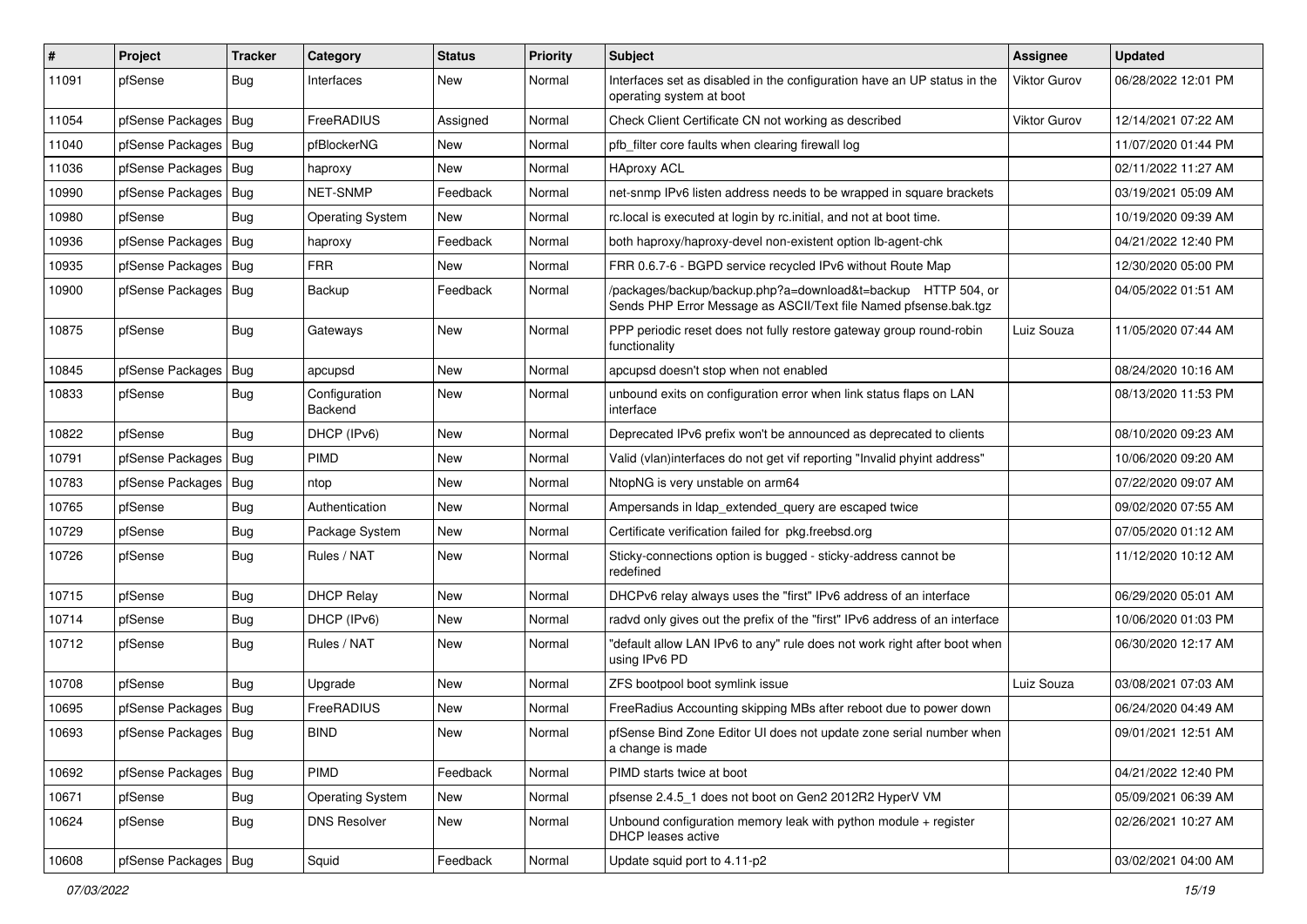| $\sharp$ | Project                | Tracker    | Category                     | <b>Status</b> | <b>Priority</b> | <b>Subject</b>                                                                                                                                                     | <b>Assignee</b>     | <b>Updated</b>      |
|----------|------------------------|------------|------------------------------|---------------|-----------------|--------------------------------------------------------------------------------------------------------------------------------------------------------------------|---------------------|---------------------|
| 10606    | pfSense Packages       | Bug        | Snort                        | <b>New</b>    | Normal          | Snort Inline stopped working after upgrade to FreeBSD 12.1 (network<br>traffic blocked after heavy load randomly)                                                  |                     | 05/28/2020 10:06 AM |
| 10601    | pfSense Packages   Bug |            | Status Monitoring            | New           | Normal          | Dashboard->Traffic Graphs Scale is capped for outbound                                                                                                             |                     | 05/29/2020 10:13 AM |
| 10590    | pfSense Packages   Bug |            | pfBlockerNG                  | <b>New</b>    | Normal          | pfBlockerNG: Invalid argument supplied for foreach()                                                                                                               |                     | 05/26/2020 08:22 AM |
| 10584    | pfSense                | Bug        | Hardware / Drivers           | <b>New</b>    | Normal          | SG-3100 with M.2: shutdown instead of reboot                                                                                                                       |                     | 07/21/2020 03:08 AM |
| 10577    | pfSense                | <b>Bug</b> | Hardware / Drivers           | Feedback      | Normal          | intel x553 (c3000 chipset) loading x520 driver                                                                                                                     |                     | 05/28/2020 03:59 AM |
| 10572    | pfSense Packages       | Bug        | Squid                        | Feedback      | Normal          | STARTTLS option is ignored                                                                                                                                         | <b>Viktor Gurov</b> | 04/22/2022 02:20 AM |
| 10544    | pfSense                | <b>Bug</b> | User Manager /<br>Privileges | New           | Normal          | It's not possible to add a user to group operator using the gui                                                                                                    |                     | 04/21/2022 12:39 PM |
| 10530    | pfSense                | <b>Bug</b> | Upgrade                      | <b>New</b>    | Normal          | Convert config version to be based on product version                                                                                                              |                     | 04/21/2022 12:39 PM |
| 10526    | pfSense Packages       | Bug        | pfBlockerNG                  | <b>New</b>    | Normal          | Package pfBlockerNG Crashes on Alert view                                                                                                                          |                     | 05/04/2020 08:59 AM |
| 10516    | pfSense Packages   Bug |            | <b>FRR</b>                   | New           | Normal          | <b>FRR Access list</b>                                                                                                                                             |                     | 12/06/2020 11:02 PM |
| 10513    | pfSense                | Bug        | Rules / NAT                  | <b>New</b>    | Normal          | State issues with policy routing and HA failover                                                                                                                   |                     | 04/21/2022 12:39 PM |
| 10503    | pfSense Packages       | Bug        | <b>FRR</b>                   | New           | Normal          | Flapping any GW in multi-WAN influences restating all IPsec tunnels in<br>FRR which leads to dropping all IPsec VTI static routes and related<br><b>BGP</b> issues |                     | 05/08/2020 07:51 PM |
| 10502    | pfSense Packages   Bug |            | lldpd                        | In Progress   | Normal          | LLDP spamming errors on Netgate XG-7100                                                                                                                            |                     | 04/21/2022 12:39 PM |
| 10493    | pfSense                | <b>Bug</b> | <b>IPsec</b>                 | <b>New</b>    | Normal          | filter_get_vpns_list() issues                                                                                                                                      |                     | 05/06/2020 01:07 AM |
| 10487    | pfSense Packages   Bug |            | Telegraf                     | New           | Normal          | Telegraf package not sending logs to influxdb server                                                                                                               |                     | 05/03/2020 07:09 PM |
| 10450    | pfSense Packages       | Bug        | Squid                        | Feedback      | Normal          | Squid reverse proxy switching peers                                                                                                                                | Viktor Gurov        | 04/22/2022 02:21 AM |
| 10445    | pfSense Packages       | Bug        | <b>BIND</b>                  | Feedback      | Normal          | BIND crashed when added RPZ. rpz is not a master or slave zone.                                                                                                    |                     | 04/21/2022 12:40 PM |
| 10436    | pfSense Packages   Bug |            | softflowd                    | New           | Normal          | softflowd no longer sends flow data after upgrade ( $v0.9.9$ 1 -> $v1.0.0$ )                                                                                       |                     | 06/07/2022 12:25 AM |
| 10429    | pfSense Packages       | Bug        | <b>Status Traffic Totals</b> | <b>New</b>    | Normal          | Status Traffic Total broken 2.4.5                                                                                                                                  | Jared Dillard       | 02/27/2021 07:55 PM |
| 10426    | pfSense Packages       | Bug        | Filer                        | Feedback      | Normal          | Filer must validate that File name is uniq                                                                                                                         |                     | 04/20/2022 11:02 AM |
| 10393    | pfSense Packages   Bug |            | syslog-ng                    | Feedback      | Normal          | Syslog-ng TLS support is broken                                                                                                                                    |                     | 04/21/2022 12:40 PM |
| 10370    | pfSense Packages       | <b>Bug</b> | ntop                         | <b>New</b>    | Normal          | ntopng Timeseries not send to InfluxDB                                                                                                                             |                     | 03/30/2020 09:42 AM |
| 10342    | pfSense                | <b>Bug</b> | <b>DNS Resolver</b>          | <b>New</b>    | Normal          | Unbound domain overrides stop resolving periodically. They only<br>resume after the service has been restarted.                                                    |                     | 03/13/2020 10:35 AM |
| 10330    | pfSense Packages       | Bug        | <b>BIND</b>                  | Feedback      | Normal          | BIND zone configuration displays wrong DS resource record with inline<br>DNSSEC signing enabled                                                                    |                     | 04/21/2022 12:40 PM |
| 10325    | pfSense                | Bug        | Notifications                | New           | Normal          | System/Advanced/Notifications/E-Mail - SMTP Notification E-Mail auth<br>password Unexpected Bahaviour                                                              |                     | 10/30/2020 08:17 AM |
| 10311    | pfSense                | Bug        | OpenVPN                      | New           | Normal          | Too low net.link.ifgmaxlen causes packet drop under load when using<br>OpenVPN inside bridge interface under load                                                  |                     | 08/10/2021 03:10 AM |
| 10310    | pfSense                | <b>Bug</b> | Upgrade                      | New           | Normal          | Systems with low RAM and several packages may temporarily fail to<br>load large tables after an upgrade                                                            |                     | 03/03/2020 07:55 AM |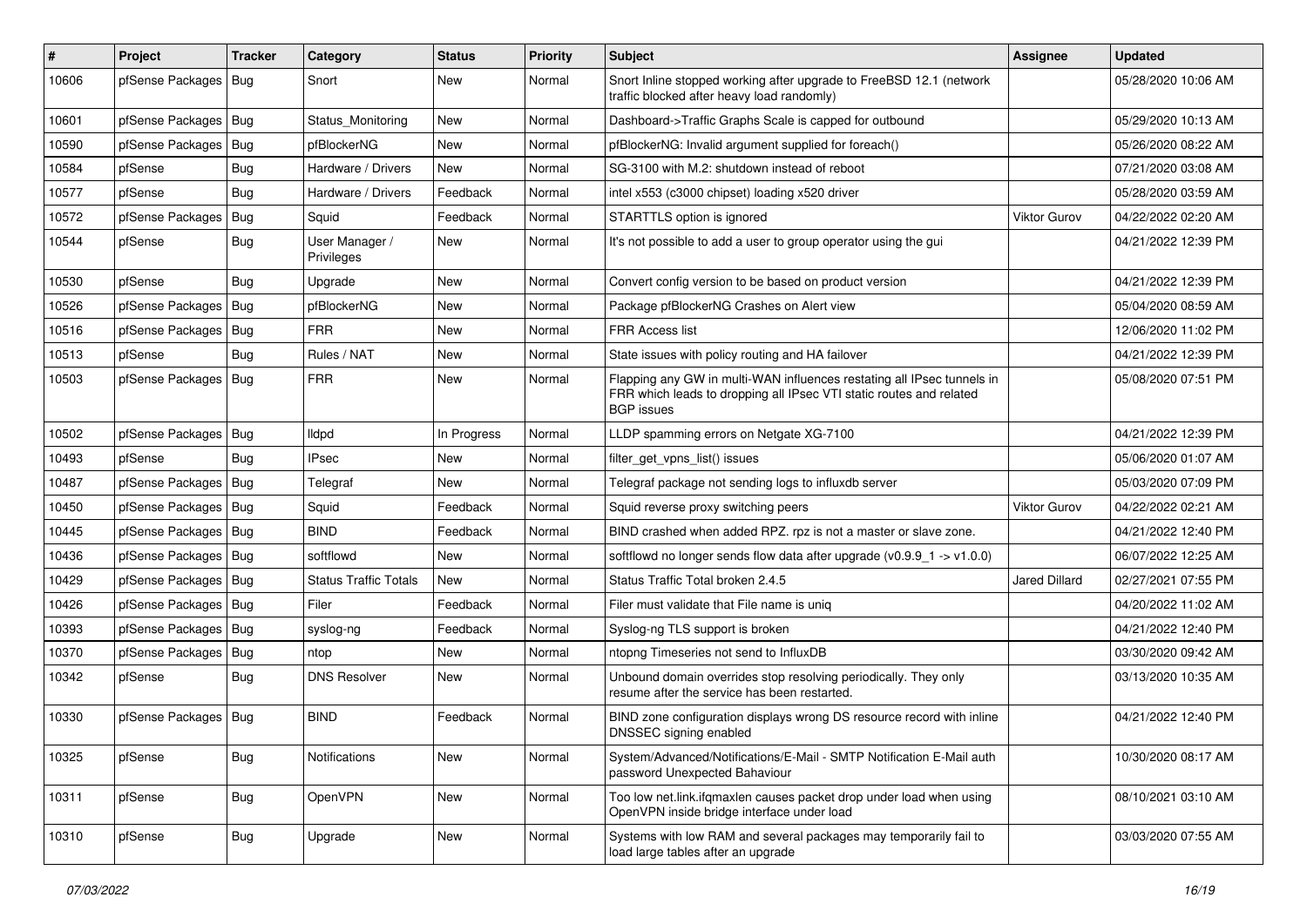| #     | Project                | <b>Tracker</b> | Category              | <b>Status</b> | <b>Priority</b> | <b>Subject</b>                                                                                                   | <b>Assignee</b> | <b>Updated</b>      |
|-------|------------------------|----------------|-----------------------|---------------|-----------------|------------------------------------------------------------------------------------------------------------------|-----------------|---------------------|
| 10294 | pfSense Packages       | <b>Bug</b>     | FRR                   | <b>New</b>    | Normal          | FRR Route Counts Incorrect on Status Page                                                                        | Jim Pingle      | 02/26/2020 11:08 AM |
| 10292 | pfSense Packages       | Bug            | Suricata              | <b>New</b>    | Normal          | Suricata not respecting SID Mgmt list                                                                            |                 | 02/27/2020 01:02 PM |
| 10279 | pfSense Packages   Bug |                | open-vm-tools         | New           | Normal          | pfSense's OpenVM Tools on ESXi 6.7 no longer provides guest vm<br>functionality                                  |                 | 03/01/2020 06:07 PM |
| 10278 | pfSense Packages       | Bug            | pfBlockerNG           | New           | Normal          | pfBlockerNG: Formatting issue on DNSBL stats page                                                                |                 | 02/24/2020 01:36 PM |
| 10277 | pfSense                | Bug            | Web Interface         | <b>New</b>    | Normal          | Sorting the log entries does not use year value                                                                  |                 | 02/24/2020 07:46 AM |
| 10271 | pfSense                | <b>Bug</b>     | Web Interface         | New           | Normal          | Large number of VLAN/LANs make "Interfaces" menu hard to access                                                  |                 | 02/20/2020 04:46 AM |
| 10253 | pfSense Packages       | Bug            | pfBlockerNG           | <b>New</b>    | Normal          | pfblockerng-devel uses user interface for VIP causing issues with other<br>services                              |                 | 02/11/2020 09:17 AM |
| 10188 | pfSense Packages       | Bug            | pfBlockerNG           | <b>New</b>    | Normal          | Reputation tab is not working                                                                                    |                 | 01/24/2020 10:06 AM |
| 10164 | pfSense Packages       | Bug            | pfBlockerNG           | <b>New</b>    | Normal          | pfBlockerNG dashboard widget position is not maintained when<br>updating                                         |                 | 01/06/2020 10:06 AM |
| 10150 | pfSense                | Bug            | <b>IGMP Proxy</b>     | New           | Normal          | IGMP Proxy does not scale to hundreds of streams                                                                 |                 | 01/03/2020 02:56 AM |
| 10143 | pfSense                | Bug            | <b>DNS Resolver</b>   | New           | Normal          | System hostname DNS entry is assigned to the wrong IP on multi-wan<br>setups                                     |                 | 12/31/2019 02:33 PM |
| 10000 | pfSense                | Bug            | <b>Dynamic DNS</b>    | <b>New</b>    | Normal          | Azure Dynamic DNS A and AAAA Records for Apex Zone                                                               |                 | 03/31/2020 09:03 AM |
| 9999  | pfSense Packages       | Bug            | pfBlockerNG           | New           | Normal          | unbound fatal error if System Domain in DNSBL and System Domain<br>Local Zone Type is Redirect                   |                 | 12/25/2019 08:10 AM |
| 9934  | pfSense Packages       | Bug            | Suricata              | <b>New</b>    | Normal          | suricata update kills WAN interface                                                                              |                 | 02/20/2020 09:17 AM |
| 9895  | pfSense Packages       | Bug            | Snort                 | New           | Normal          | snort reinstallation failed                                                                                      |                 | 06/23/2021 08:01 AM |
| 9805  | pfSense                | Bug            | Dynamic DNS           | New           | Normal          | dynDNS cloudflare multiple entries                                                                               |                 | 10/02/2019 04:51 PM |
| 9737  | pfSense                | <b>Bug</b>     | <b>Traffic Graphs</b> | New           | Normal          | traffic-graphs.js shows incorrect units inside the chart                                                         |                 | 09/09/2019 06:35 AM |
| 9707  | pfSense Packages       | Bug            | pfBlockerNG           | <b>New</b>    | Normal          | Some networks already existing in deny Feeds are not stopped even if<br>existing in custom deny list             |                 | 08/28/2019 10:03 AM |
| 9698  | pfSense                | Bug            | <b>RRD Graphs</b>     | <b>New</b>    | Normal          | Monitoring graphs do not retain state after auto-refresh                                                         |                 | 08/26/2019 02:09 AM |
| 9690  | pfSense                | Bug            | Interfaces            | <b>New</b>    | Normal          | Ethernet flow control should be disabled by default                                                              |                 | 08/19/2019 06:45 PM |
| 9677  | pfSense                | <b>Bug</b>     | Dashboard             | New           | Normal          | Dashboard hangs when widget needs data from a remote host which is<br>down                                       |                 | 08/13/2019 09:15 AM |
| 9676  | pfSense Packages       | Bug            | pfBlockerNG           | <b>New</b>    | Normal          | AS lookup fails                                                                                                  |                 | 12/26/2019 12:17 AM |
| 9664  | pfSense                | Bug            | <b>Dynamic DNS</b>    | New           | Normal          | DynDNS and Dual-wan problem with CloudFlare (works with No-Ip)                                                   |                 | 08/03/2019 10:00 AM |
| 9662  | pfSense Packages       | Bug            | pfBlockerNG           | New           | Normal          | PfblockerNG do not update after pfsense reboot and wait for next cron<br>task                                    |                 | 08/20/2019 09:00 AM |
| 9654  | pfSense                | <b>Bug</b>     | <b>DNS Resolver</b>   | <b>New</b>    | Normal          | After reboot, the DNS resolver must be restarted before it will advertise<br>the ipv6 DNS address of the router. |                 | 11/20/2020 03:12 AM |
| 9650  | pfSense                | Bug            | Gateways              | <b>New</b>    | Normal          | IPv6 connection drops (ir-)regular on Kabelvodafone (German cable<br>ISP)                                        |                 | 07/27/2019 07:14 AM |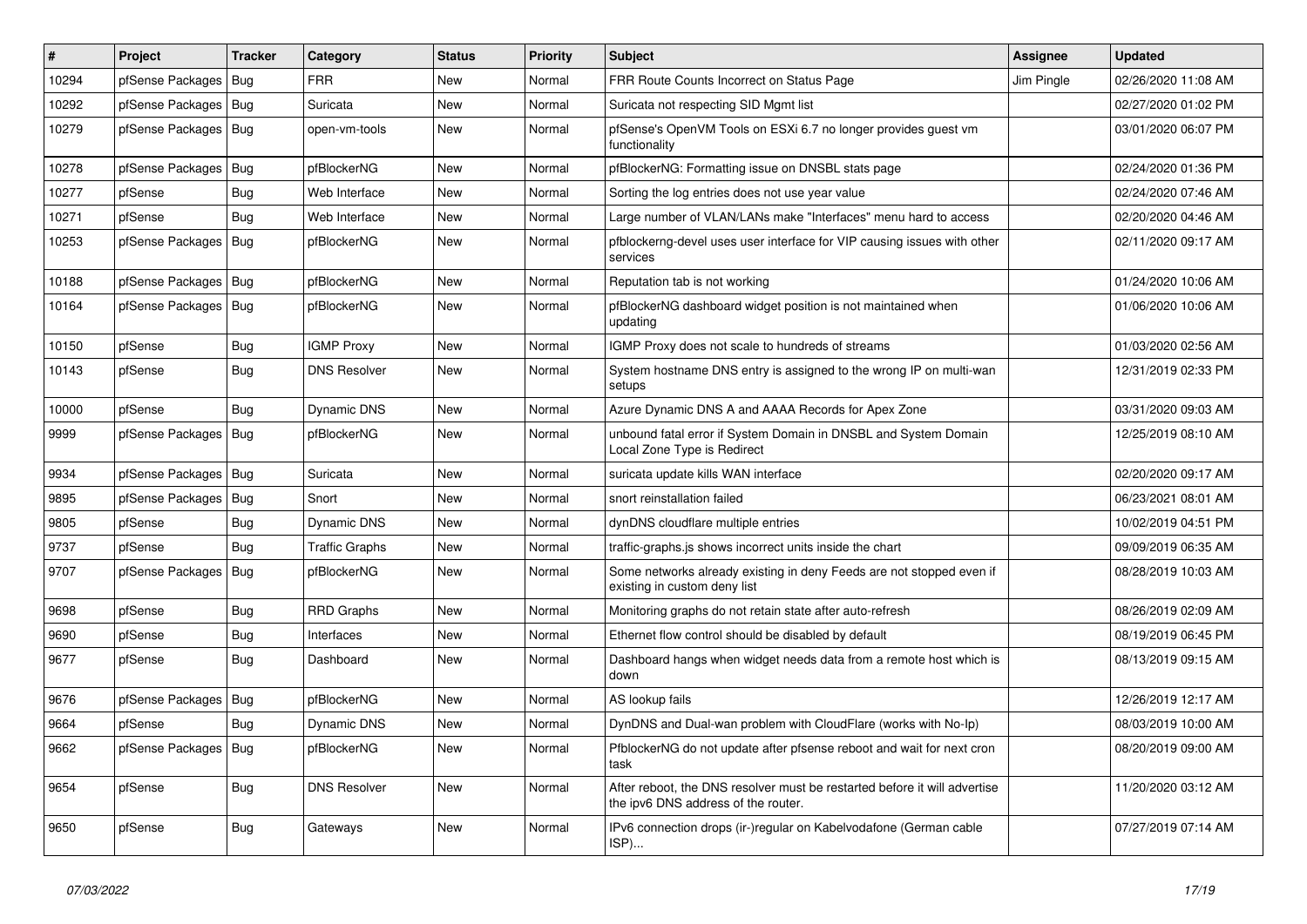| ∦    | Project          | <b>Tracker</b> | Category                     | <b>Status</b> | <b>Priority</b> | Subject                                                                                                              | Assignee              | <b>Updated</b>      |
|------|------------------|----------------|------------------------------|---------------|-----------------|----------------------------------------------------------------------------------------------------------------------|-----------------------|---------------------|
| 9626 | pfSense          | Bug            | Web Interface                | New           | Normal          | When deny write permission is assigned to a user, there is no error<br>feedback if the user tries to write something |                       | 06/25/2022 05:41 PM |
| 9585 | pfSense          | <b>Bug</b>     | Interfaces                   | New           | Normal          | 6RD: Unable to reach hosts on within same 6rd-domain                                                                 |                       | 08/14/2019 02:39 PM |
| 9568 | pfSense Packages | Bug            | Squid                        | <b>New</b>    | Normal          | UFSSwapDir::openLog: Failed to open swap log.                                                                        |                       | 05/29/2019 09:18 PM |
| 9566 | pfSense          | <b>Bug</b>     | <b>Traffic Graphs</b>        | <b>New</b>    | Normal          | Traffic graph displays traffic incorrectly                                                                           |                       | 11/18/2019 07:54 AM |
| 9537 | pfSense Packages | <b>Bug</b>     | Status Traffic Totals        | New           | Normal          | One month offset in displayed data between time changes                                                              | Jared Dillard         | 05/01/2020 08:27 AM |
| 9504 | pfSense          | <b>Bug</b>     | Dynamic DNS                  | New           | Normal          | Multiple Dynamic DNS update notifications for the same interface, not<br>differentiated by the hostname              |                       | 05/07/2019 07:46 AM |
| 9500 | pfSense Packages | Bug            | haproxy                      | <b>New</b>    | Normal          | HAproxy does not delete non-applicable action config                                                                 |                       | 01/18/2022 06:28 AM |
| 9497 | pfSense Packages | Bug            | AWS VPC                      | <b>New</b>    | Normal          | AWS VPN Wizard: WebGUI times out.                                                                                    |                       | 11/13/2019 10:07 AM |
| 9495 | pfSense Packages | Bug            | AWS VPC                      | New           | Normal          | AWS VPC VPN wizard produces incorrect config (SHA256 should be<br>SHA <sub>1</sub> )                                 |                       | 08/19/2019 02:45 PM |
| 9485 | pfSense          | <b>Bug</b>     | User Manager /<br>Privileges | New           | Normal          | password match error on system_usermanager causes Group<br>membership to be reset.                                   |                       | 04/26/2019 08:52 AM |
| 9453 | pfSense          | <b>Bug</b>     | LAGG Interfaces              | New           | Normal          | VLAN Interfaces on LAGG get orphaned at boot                                                                         |                       | 08/21/2019 11:16 AM |
| 9384 | pfSense          | <b>Bug</b>     | Interfaces                   | Confirmed     | Normal          | devd putting "\$" before variable contents when using single quotes                                                  |                       | 04/21/2022 12:39 PM |
| 9349 | pfSense          | Bug            | IPsec                        | Confirmed     | Normal          | IPSec service start/stop/restart fails after settings change                                                         | Markus<br>Stockhausen | 10/30/2020 01:33 PM |
| 9348 | pfSense Packages | Bug            | <b>ACME</b>                  | New           | Normal          | Results of Acme certificate issuance/renewal are not properly formatted                                              |                       | 02/22/2019 12:08 PM |
| 9344 | pfSense          | <b>Bug</b>     | Translations                 | <b>New</b>    | Normal          | OpenVPN click NCP Algorithms will always go to DH Parameters<br>website(in Chinese-Taiwan)                           |                       | 10/21/2021 03:48 AM |
| 9343 | pfSense          | Bug            | DHCP (IPv4)                  | New           | Normal          | diag_arp.php times out with large DHCPD leases table                                                                 |                       | 08/14/2019 01:19 PM |
| 9338 | pfSense          | Bug            | <b>IGMP Proxy</b>            | New           | Normal          | igmpproxy ignoring downstream vlan interface                                                                         |                       | 02/22/2019 03:48 AM |
| 9337 | pfSense Packages | Bug            | Telegraf                     | <b>New</b>    | Normal          | Telegraf ping input fails                                                                                            |                       | 02/18/2019 10:40 AM |
| 9335 | pfSense Packages | Bug            | haproxy                      | Feedback      | Normal          | Stored XSS in HAProxy / haproxy_listeners_edit.php                                                                   | Jim Pingle            | 02/18/2019 09:35 AM |
| 9286 | pfSense Packages | <b>Bug</b>     | squidguard                   | <b>New</b>    | Normal          | squidGuard - Unable to change IP for sgerror.php URL in configuration                                                |                       | 11/13/2019 10:07 AM |
| 9261 | pfSense Packages | <b>Bug</b>     | haproxy                      | New           | Normal          | haproxy GUI failure                                                                                                  |                       | 01/08/2019 12:41 PM |
| 9241 | pfSense          | <b>Bug</b>     | Interfaces                   | <b>New</b>    | Normal          | Ethernet link cycles up/down if "auto-negotiate" is explicitly selected in<br>interface configuration                |                       | 12/31/2018 08:36 PM |
| 9229 | pfSense Packages | Bug            | Tinc                         | <b>New</b>    | Normal          | Tinc package: no way of specifying multiple critical configuration<br>parameters from web interface                  |                       | 08/13/2019 09:25 AM |
| 9192 | pfSense          | Bug            | PPP Interfaces               | New           | Normal          | PPPoE daemon selects wrong interface                                                                                 |                       | 08/20/2019 10:05 AM |
| 9179 | pfSense          | <b>Bug</b>     | <b>NAT Reflection</b>        | New           | Normal          | NAT reflection fix implemented for #8604 is causing WebUI and<br>XMLRPC to fail on slave                             |                       | 03/27/2020 08:01 PM |
| 9167 | pfSense          | <b>Bug</b>     | Rules / NAT                  | New           | Normal          | Some Important ICMPv6 Traffic Not Allowed by Default Rules                                                           |                       | 08/14/2019 01:00 PM |
| 9143 | pfSense Packages | Bug            | ntop                         | New           | Normal          | ntopng not displaying values in historical correctly                                                                 |                       | 11/22/2018 07:24 AM |